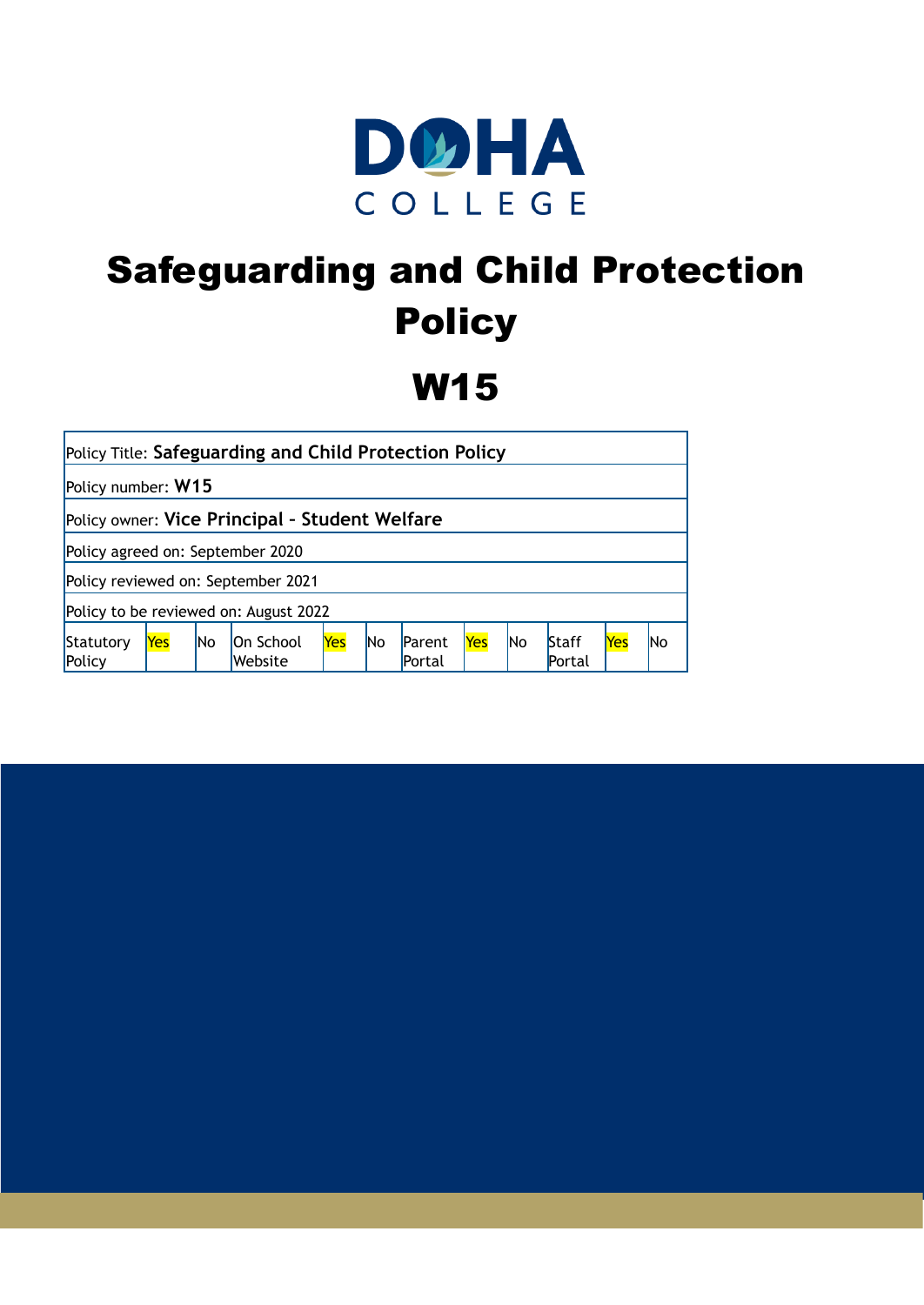

#### **CONTENTS**

| <b>Policy Statement</b>                                                   | 3  |
|---------------------------------------------------------------------------|----|
| Introduction                                                              | 4  |
| Procedures                                                                | 5  |
| Responsibilities                                                          | 6  |
| Supporting Students/Using Outside Agencies                                | 7  |
| Confidentiality                                                           | 8  |
| <b>Supporting Staff</b>                                                   | 8  |
| Dealing with disclosure of abuse                                          | 8  |
| Allegations against staff                                                 | 9  |
| Whistleblowing (confidential reporting)                                   | 11 |
| Anti-bullying/Behaviour Policy                                            | 11 |
| Prevention                                                                | 11 |
| Other relevant policies                                                   | 11 |
| Record of revisions to policy                                             | 13 |
| Appendix One - Types of Abuse                                             | 14 |
| Appendix two - DC Expectations and 'what if' Scenarios                    | 19 |
| Appendix Three - Staff Training Dates                                     | 32 |
| Appendix Four – 'Something is not quite right' form if no computer access | 33 |
| Appendix Five – Dealing with a disclosure -process flow                   | 34 |

Safeguarding and Child Protection Policy **Effective Date: September 2020** 

Reference Number: W15 Page 2 of 36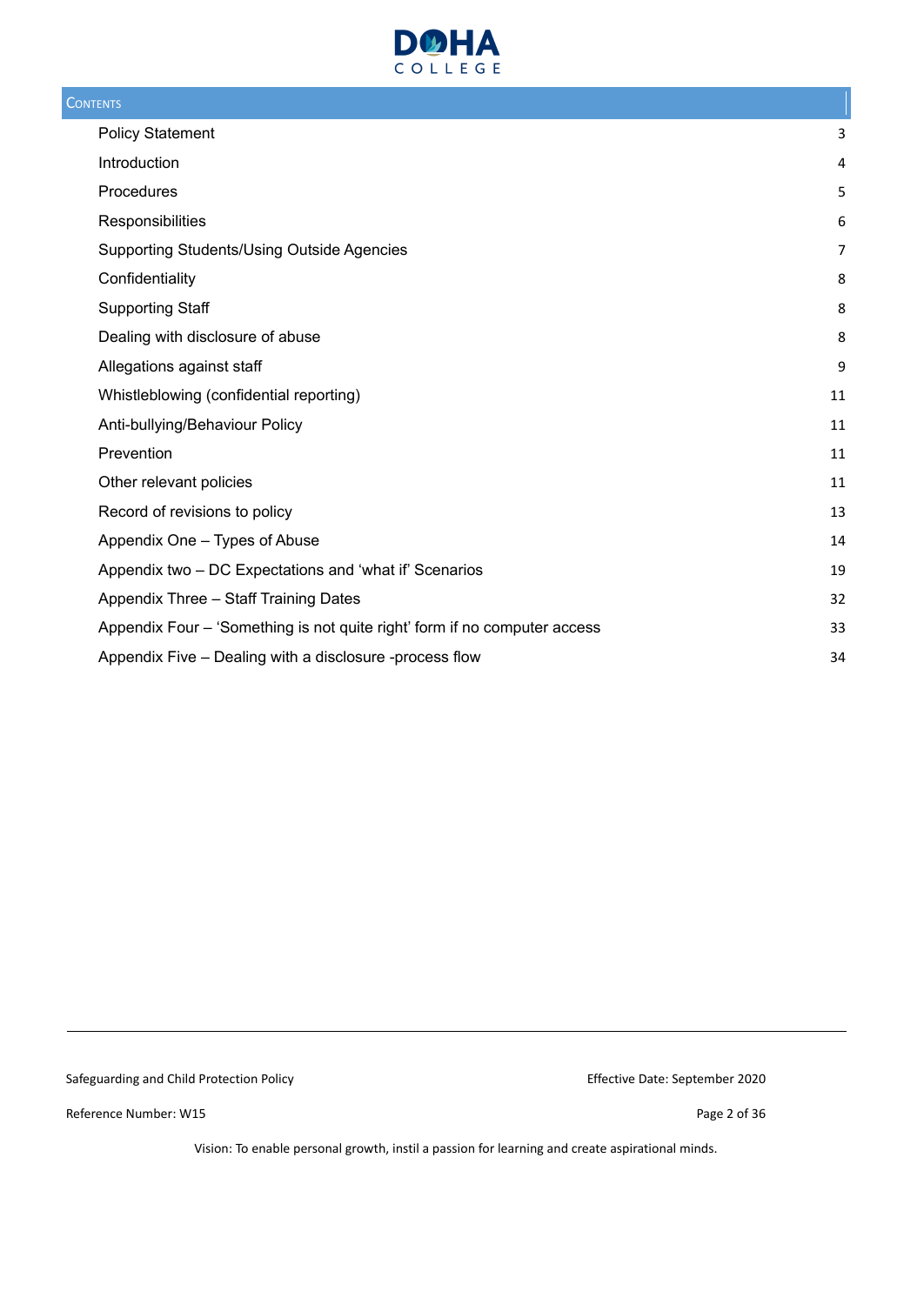

#### SAFEGUARDING AND CHILD PROTECTION POLICY 1.3

#### <span id="page-2-0"></span>POLICY STATEMENT

This Whole School policy also applies to the Early Years Foundation Stage.

Doha College is committed to safeguarding and promoting the welfare of children and young people and expects all staff and volunteers to share this commitment. Our commitment is underpinned by robust processes and procedures that seek to maximise opportunity, minimise risk and continuously promote a culture of safeguarding amongst our workforce and school community.

In accepting that children have the right to protection from neglect, physical, emotional, and sexual abuse, Doha College recognises its responsibility for;

- Educating staff and pupils in such issues.
- − Protecting pupils.
- Reacting to any child protection issue that may be
	- o Suspected
	- o Reported
	- o Disclosed

We acknowledge that listening to children is an important and essential part of safeguarding them against abuse and neglect. To this end any concern in relation to an individual child will be listened to and acted upon in order to safeguard his/her welfare. We will also seek to ensure that the child or adult who makes a complaint is informed not only about the action the school will take but also the length of time that will be required to try to resolve the issue. The school will also endeavour to keep the child or adult regularly informed as to the progress of his / her complaint.

Members of staff have day-to-day contact with pupils and as such are well placed to observe possible signs of abuse and to report them to the Safeguarding team below.

Mr Derek Watson. Deputy Head of Primary and Designated Safeguarding Lead (DSL). [\(dwatson@dohacollege.com](mailto:dwatson@dohacollege.com) office number 44076769, 50566315, emergency number 856)

Mrs Shainaz Dalvi. Assistant Head Primary, Deputy DSL ([sdalvi@dohacollege.com](mailto:sdalvi@dohacollege.com) 44076794)

Mr Nicholas Taylor. Deputy Head Secondary, Deputy DSL ([ntaylor@dohcollege.com,](mailto:ntalor@dohcollege.com) 44076761)

Safeguarding and Child Protection Policy **Example 2020** Effective Date: September 2020

Reference Number: W15 Page 3 of 36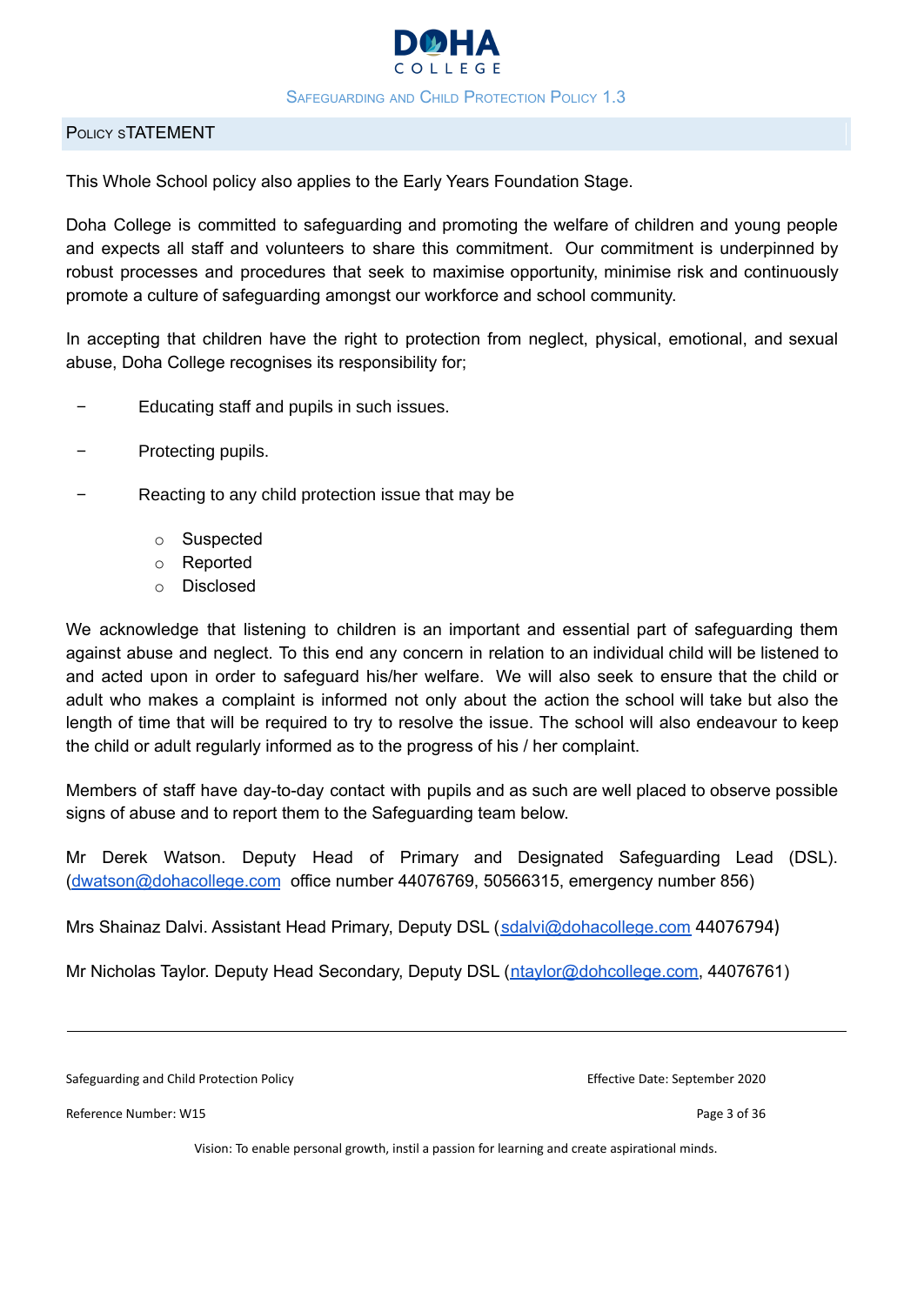

Miss Charlotte Pond, Social Emotional School Counsellor (cpond@dohacollege.com)

Mrs Jennifer Stokes, Head of KS4 [\(jstokes@dohacollege.com\)](mailto:jstokes@dohacollege.com)

Mr Charlie Eastwood (Governor responsible for Safeguarding Children, [\(ceastwood@dohacollege.com](mailto:ceastwood@dohacollege.com))

Mr James Mwale - Evolution Sports Qatar ([jmwale@evosportsqatar.com\)](mailto:jmwale@evosportsqatar.com)

Mr Duncan McDermid, Director of CCAs ([dmcdermid@dohacollege.com](mailto:dmcdermid@dohacollege.com))

All Assistant Heads are trained as well to support the safeguarding team as needed.

Additional advice and guidance may be sought by the DSL.

At Doha College we acknowledge that children are most likely to feel able to raise concerns in an environment where members of staff do so themselves.

#### <span id="page-3-0"></span>**INTRODUCTION**

The safety and well-being of all our students at Doha College and all the children participating in sports programmes through our Evolution Sports Academy, is our highest priority and the college has a commitment to all students to provide a safe learning environment where all students have the opportunity to achieve their full potential.

- 1.2 This policy has been developed in line with UK guidance and best practice:
- 1.3 This policy, however, is rooted very much in the context of Qatar and recognises the limitations in addressing child protection issues whilst subject to Qatari law, customs, and support systems.
- 1.4 We recognise that all staff and members of the Board of Governors, have a full and active part to play in protecting our students from harm, and that the student's welfare is our paramount concern.
- 1.5 All staff members believe that our school should provide a caring, safe, and stimulating environment that promotes the social, physical, and moral development of the individual student.

Safeguarding and Child Protection Policy **Example 2020** Effective Date: September 2020

Reference Number: W15 Page 4 of 36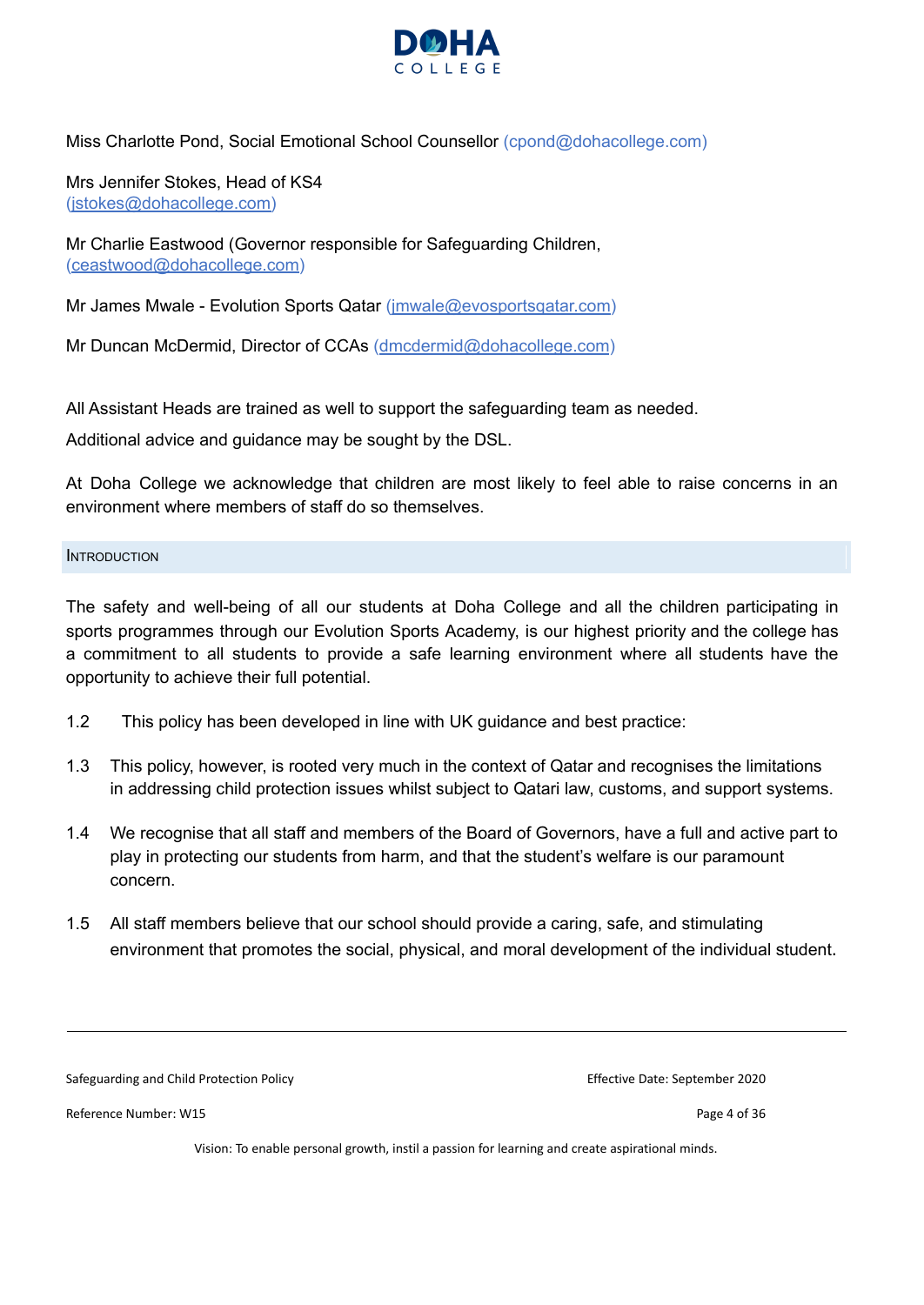

- 1.6 The aims of this policy are:
- To support the student's development in ways that will foster security, confidence, and independence.
- To provide an environment in which students and young people feel safe, secure, valued, and respected, and feel confident, and know how to, approach adults if they are in difficulties believing they will be effectively listened to.
- To raise the awareness of all teaching and non-teaching staff of the need to safeguard students and of their responsibilities in identifying and reporting possible cases of abuse.
- − To provide a systematic means of monitoring students known or thought to be at risk of harm, and ensure we, the school, contribute to assessments of need and support packages for those students.
- To emphasise the need for good levels of communication between all members of staff.
- To develop a structured procedure within the school which will be followed by all members of the school community in cases of suspected abuse.
- − To ensure that all adults within our school who have substantial access to students have been checked as to their suitability.

#### <span id="page-4-0"></span>**PROCEDURES**

- 2.1 Our school procedures for safeguarding students will ensure that:
- All members of the governing body understand and fulfil their responsibilities.
- We have nominated designated members of staff (Designated Safeguarding Leads) across the school.
- − Our Designated Safeguarding Leads have undertaken appropriate child protection training and subsequent refresher courses every two years.
- − All members of staff complete Child Protection Training on a regular basis and read 'keeping children safe in education 2018' (along with annex A).
- 2.2 All members of staff and governors know:

Safeguarding and Child Protection Policy **Example 2020** Effective Date: September 2020

Reference Number: W15 Page 5 of 36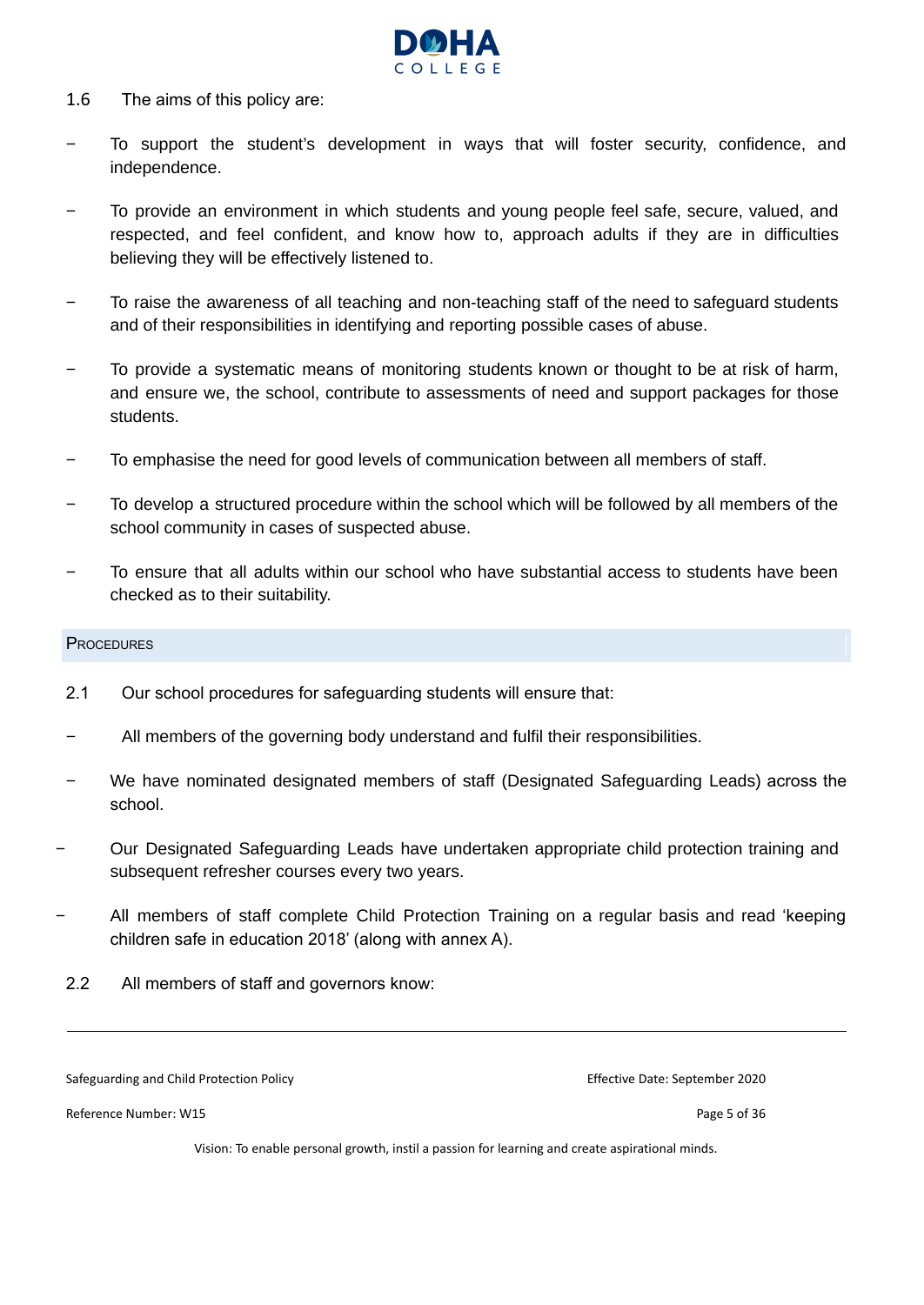

- a) The signs and symptoms of concern.
- b) How to respond to a student who discloses abuse.
- c) What to do if they are concerned about a student.
- 2.3 All parents / carers are made aware of the responsibilities of staff members with regard to child protection procedures through publication of the schools' Child Protection Policy, and reference to it in our introductory school materials.
- 2.4 Community users organising activities for students are aware of the school's child protection guidelines and procedures.
- 2.5 We will ensure that our selection and recruitment of staff meets the safer recruitment requirements as per our Recruitment and Selection Policy.
- 2.6 We will ensure that there is at least one member of each interview panel has completed the safer recruitment in education course.
- 2.7 Any visiting professionals or guest speaker will be discussed at Leadership level before they can present to a body of students. This is to ensure the suitability of the visitor and appropriateness for the age of students they will present to.
- 2.8 Our procedures will be regularly reviewed and updated.
- 2.9 All new members of staff will be given a copy of our child protection policy and receive training form the DSL.

#### <span id="page-5-0"></span>**RESPONSIBILITIES**

- 3.1 The Designated Safeguarding Leads are responsible for:
- Keeping written records of concerns about a student.
- Ensuring that all such records are kept confidentially and securely and are separate from student records.
- Ensuring that an indication of further record-keeping is marked on the student records.
- − Providing advice, guidance, and support to staff in child protection matters.

Safeguarding and Child Protection Policy **Example 2020** Effective Date: September 2020

Reference Number: W15 Page 6 of 36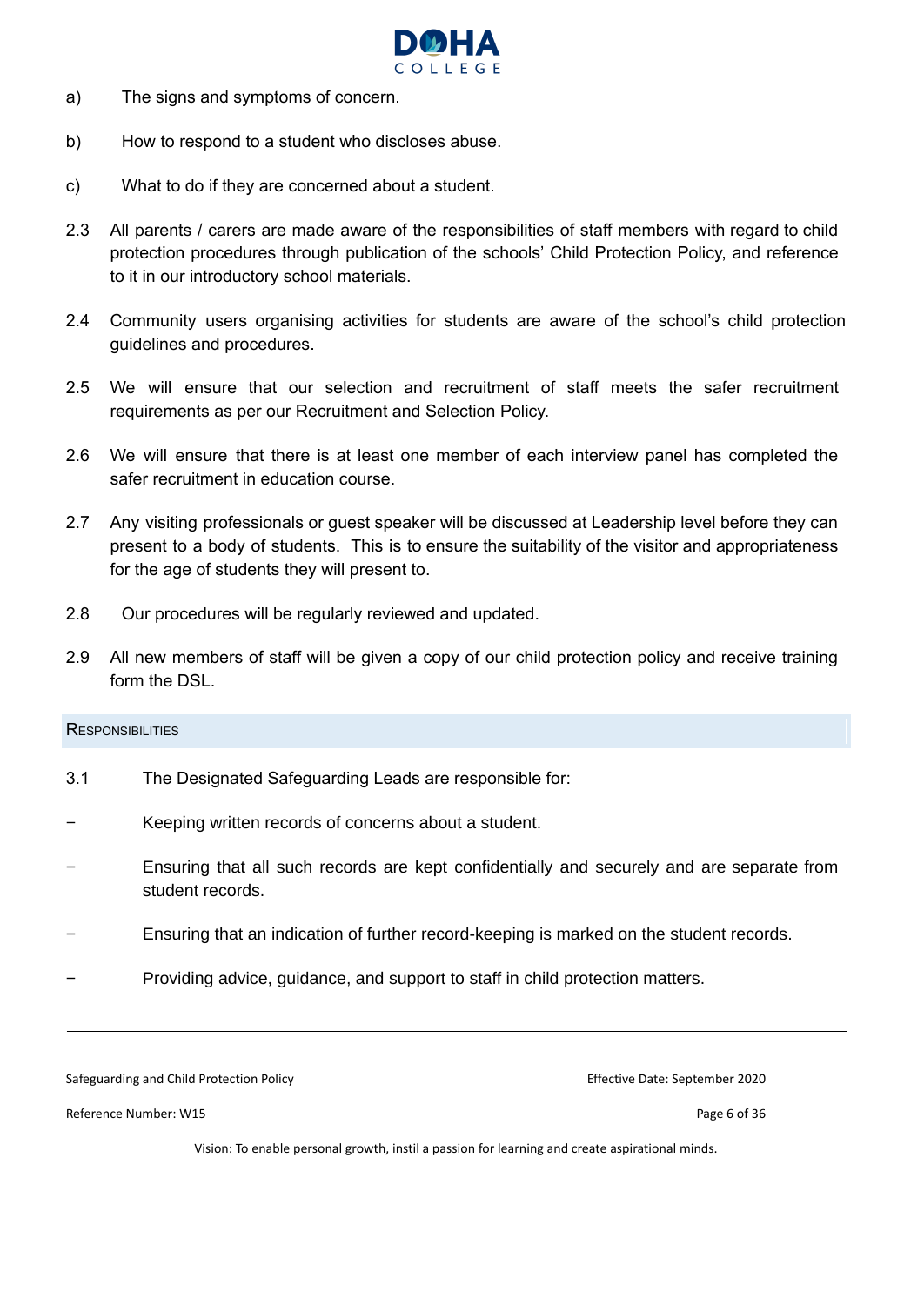

- − Liaising with the Principal to inform him of any issue and ongoing investigations and to ensure that there is always cover in place for the Designated Safeguarding Leads.
- − Organising child protection training for all school staff.
- − Providing, with the Principal, an annual report for the governing body, detailing any changes and reviews of relevant policy and procedures; training undertaken by the

Designated Safeguarding Leads, and by all staff and governors; number and type of incidents / cases (anonymised).

3.2 The school counsellor will support the work of the DCP's and attend regular safeguarding meetings.

#### <span id="page-6-0"></span>SUPPORTING STUDENTS/USING OUTSIDE AGENCIES

- 4.1 Our school will support all students by:
- Providing the best pastoral care for all students
- − Recognising that the needs of the student are paramount and underpin all our child protection work and pastoral care
- Encouraging development of self-esteem and self-assertiveness, through the curriculum as well as our relationships through the schools' core values and ethos, whilst not condoning aggression or bullying.
- − Promoting a caring, safe, and positive environment within the school.
- Liaising and working together recognising that we all have a duty to safeguard and promote the welfare of students.
- − Providing continuing support to a student about whom there have been concerns who leaves the school by ensuring that appropriate information is forwarded under confidential cover to the student's new school and ensuring the school medical records are forwarded as a matter of priority.
- 4.2 Using outside agencies.
- Students in need can call 919 (AMAN centre, [http://www.aman.org.qa\)](http://www.aman.org.qa/En/Pages/Home.aspx) if at risk at home from abuse. The safeguarding team will also call this number with child protection concerns.

Safeguarding and Child Protection Policy **Example 2020** Effective Date: September 2020

Reference Number: W15 Page 7 of 36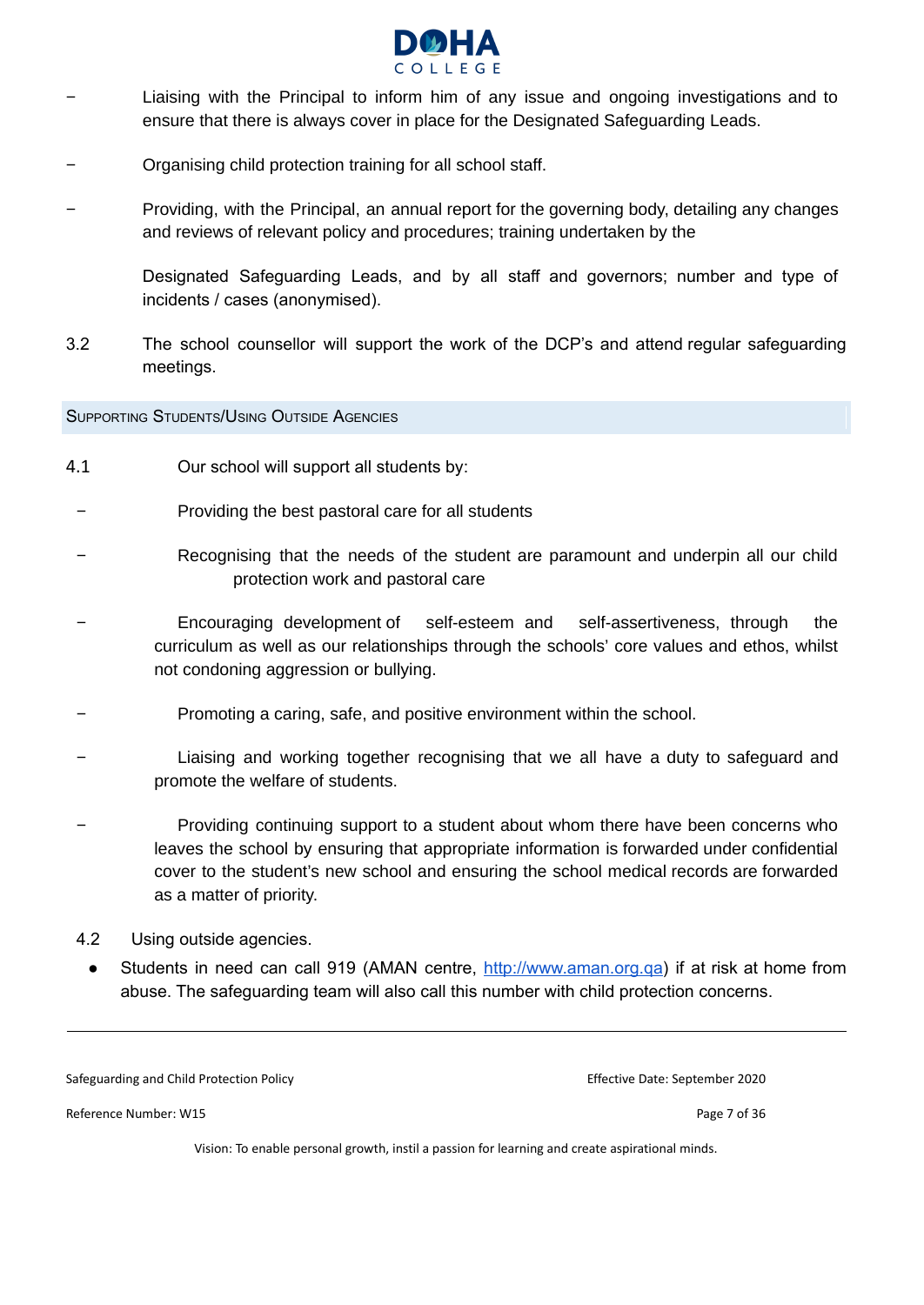

- Call 999 for an ambulance or visit Sidra/Hamad emergency department if at risk of suicide, harm to self or others.
- Referrals are made through the DSL for students who need additional support outside school or are in significant harm.
	- o Sidra for eating disorders, pulling hair out, anxiety, depression, etc.
	- o Sidra's/Hamad Child and Adolescent Mental Health Services (CAMHS) medicine team for suicidal thoughts or self-harm, OCD, mental health difficulties.
	- o Sidra's Child Advocacy Program (S-CAP) for safeguarding or family concerns/abuse.

#### <span id="page-7-0"></span>**CONFIDENTIALITY**

- 5.1 We recognise that all matters relating to child protection are confidential.
- 5.2 The Principal or Designated Safeguarding Leads will disclose any information about a student to other members of staff on a need-to-know basis only.
- 5.3 All staff must be aware that they have a professional responsibility to share information with the Designated Safeguarding Leads in order to safeguard students.
- 5.4 All staff must be aware that they cannot promise a student to keep secrets which might compromise the student's safety or wellbeing.
- 5.5 We will always undertake to share our intention to contact the student's parents with the student before doing so.
- 5.6 We will always undertake to share our intention to contact the Police in suspected criminal cases with the student's parents unless to do so could put the student at greater risk of harm or impede a criminal investigation.

#### <span id="page-7-1"></span>**SUPPORTING STAFF**

- 6.1 We recognise that staff working in the school who have become involved with a student who has suffered harm or appears to be likely to suffer harm may find the situation upsetting.
- 6.2 We will offer support to staff, as needed, when dealing with safeguarding concerns.

Safeguarding and Child Protection Policy **Example 2020** Effective Date: September 2020

Reference Number: W15 Page 8 of 36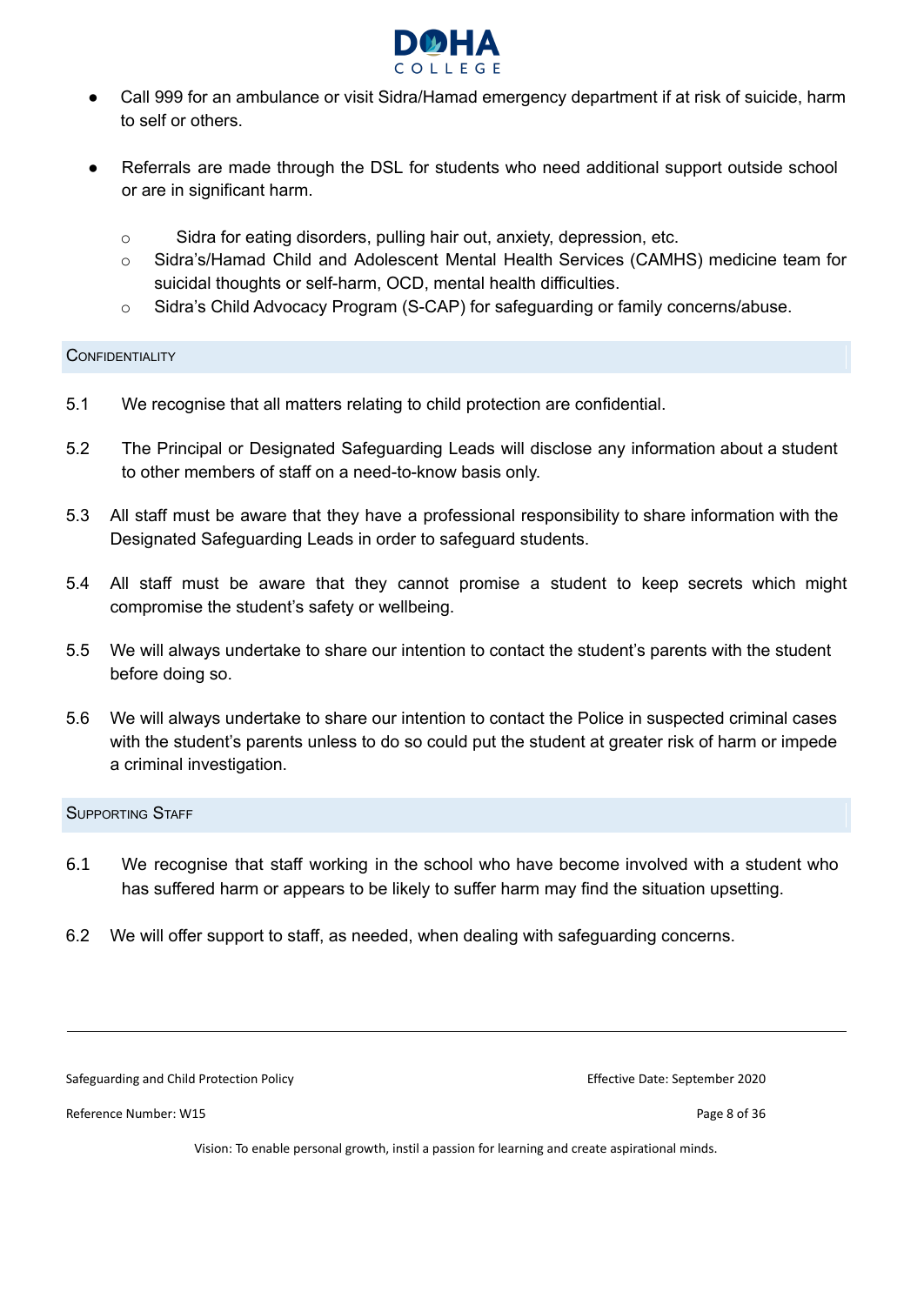

#### <span id="page-8-0"></span>DEALING WITH DISCLOSURE OF ABUSE

- 7.1 If a student discloses abuse to a member of staff, the member of staff must do the following:
	- Explain that if you are concerned about what they have disclosed then you have to report it (no secrets).
	- Reassure them that you are doing this to help and support them and that you are taking what they are telling you seriously.
	- − Allow the student to speak and listen to what they are telling you without interrupting
	- − Do not press for details or ask leading questions.
	- − Only ask the minimum number of clarifying questions necessary to establish understanding of the concerns.
	- − Do not ask to see any injuries.
	- − Do record date, time, place, and **exact words** used.
	- − Record all subsequent meetings with the student.
	- − Report the concerns to one of the Designated Safeguarding Leads do not attempt to investigate the concerns yourself.

All student concerns are recorded through online through CPOMS (link found of desktop and firefly home page) and accessed by the safeguarding team, KSL's and Phase Leaders who will determine the level of risk and assess action needed. If computer access is not available, then use a concern from stored in the student welfare office (appendix 3)

- 7.2 If there is concern that the student is at risk of significant harm, the Designated Safeguarding Lead should report to the Principal who in turn will report to the Chair of the Board of Governors.
- 7.3 In cases where criminal acts are involved or suspected the Principal shall inform the Qatar police and the relevant Embassy in respect of expatriates, so that a full investigation may be carried out.

<span id="page-8-1"></span>ALLEGATIONS AGAINST STAFF

Safeguarding and Child Protection Policy **Example 2020** Effective Date: September 2020

Reference Number: W15 Page 9 of 36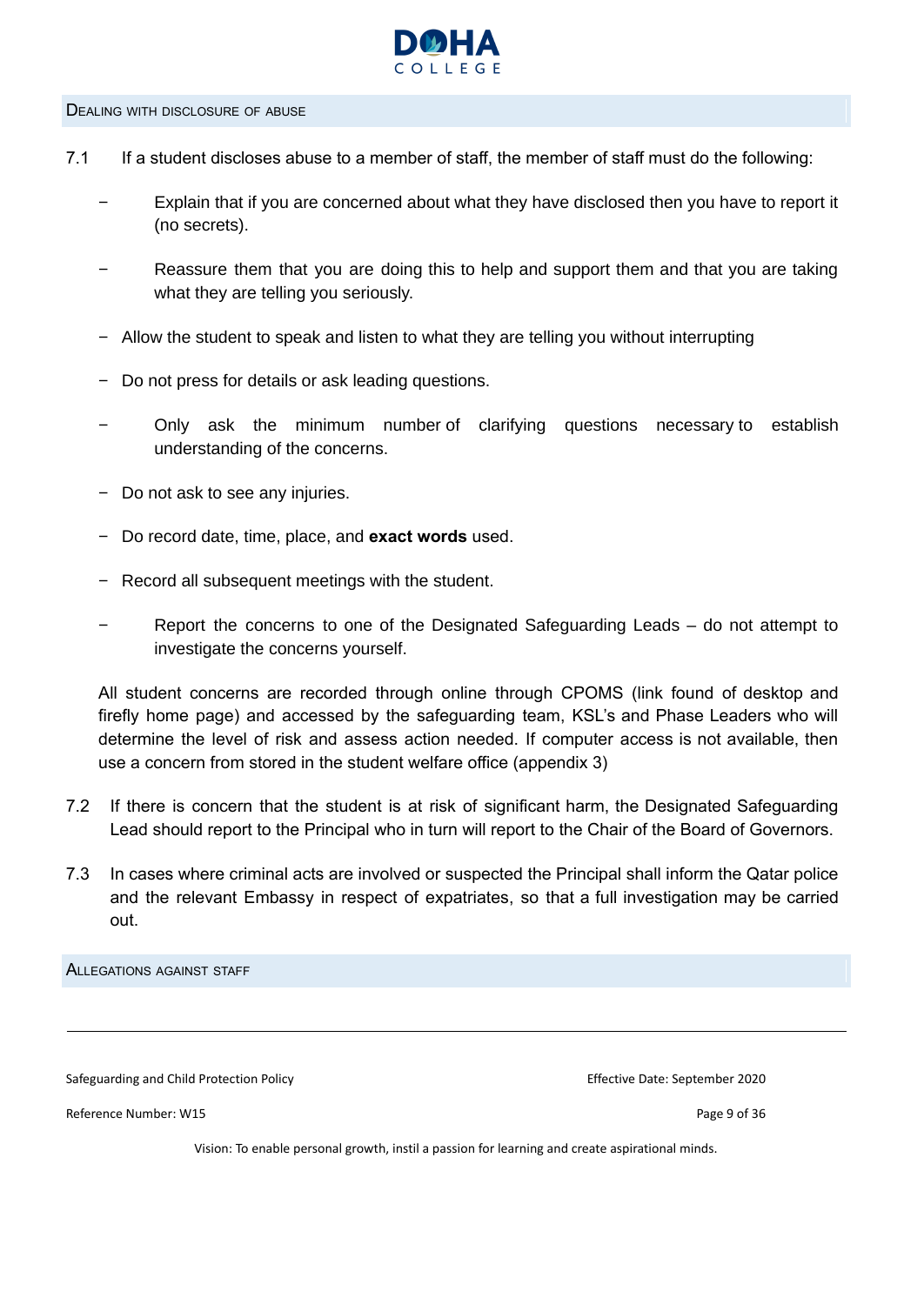

- 8.1 All school staff should adopt safe working practices when working with students:
	- − Avoid one-to-on situation where possible.
	- − Be visible if you are in the situation where you are working alone with students (let someone know where you are, who you are with and why, and for how long).
	- − Avoid unnecessary physical contact.
	- − Ensure all contact during lessons is appropriate, visible and in context.
	- − Adopt discretion with distressed students.
	- − Maintain appropriate communication with students both in and out-of-school staff should be particularly careful regarding any communication with a student via mobile phone, email or social media.
	- − Staff must not have students as 'friends' via any social media or social networking site.
- 8.2 If such an allegation is made directly by a student to a member of staff, the member of staff receiving the allegation will immediately inform the Principal of the school. If the allegation involves the Principal, please see 8.7.
- 8.3 A member of staff appointed by the principal will then investigate the allegations to establish:
	- Who made the allegation.
	- The nature of the allegation.
	- Where and when the alleged incident took place.
	- − Who was involved.
	- − Whether there were any witnesses.
- 8.4 The member of staff against whom the allegations have been made may be suspended (with pay) pending investigation, in order to protect all parties involved.
- 8.5 If the outcome of the investigation establishes that abuse has occurred, due to failure to meet applicable professional standards, the member of staff involved shall be dealt with through the school's Disciplinary Procedure set out in the Human Resources Policy Manual.

Safeguarding and Child Protection Policy **Example 2020** Effective Date: September 2020

Reference Number: W15 Page 10 of 36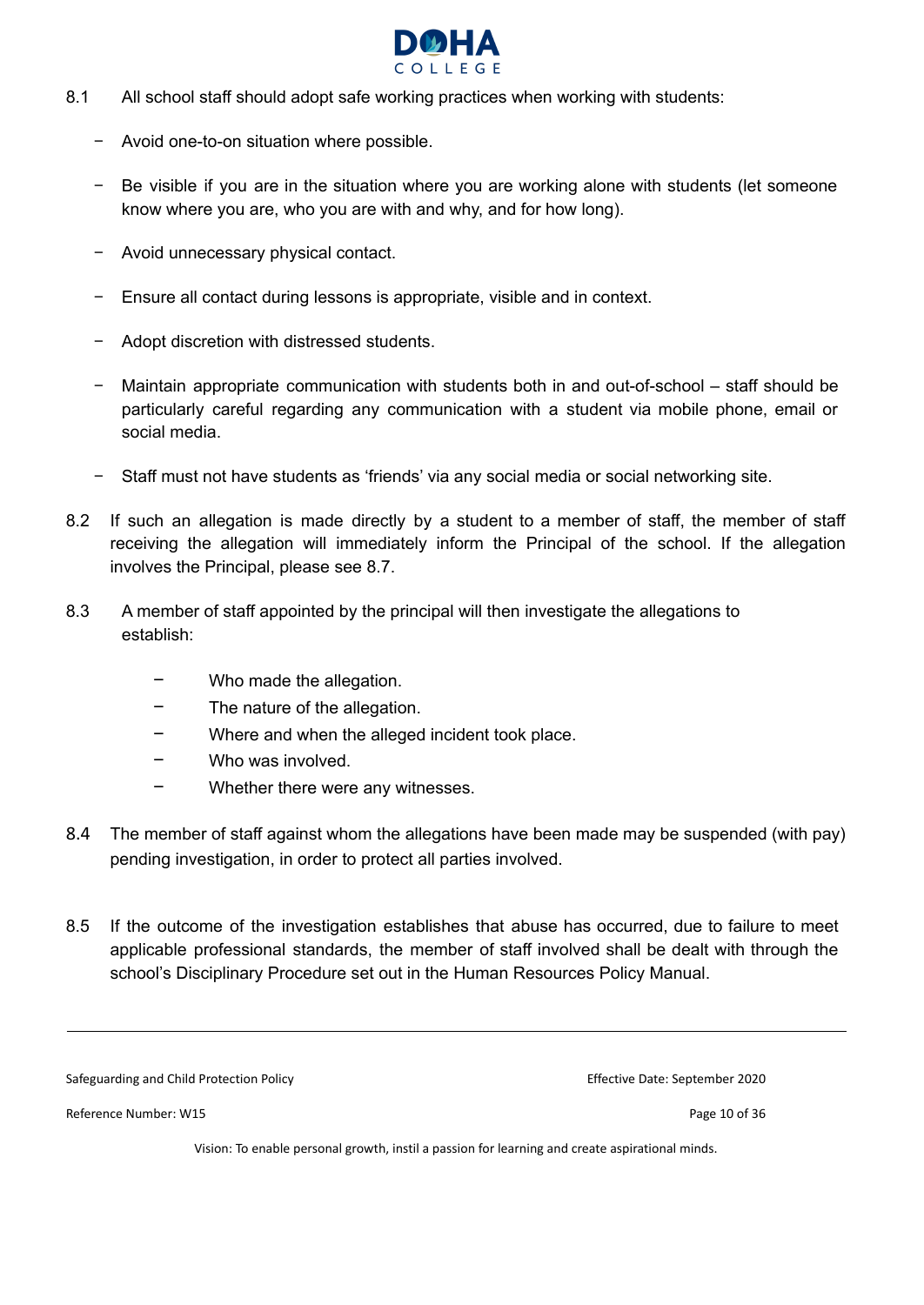

- 8.7 If the allegation is regarding the DSL, then the allegation will be dealt with by the principal. If the allegation made to a member of staff concerns the Principal, the person receiving the allegation will immediately inform the Chair of the Board of Governors, (their contact details will be with the clerk to the board), who will then investigate the allegations.
- 8.8 In the event of an allegation against the Principal, the decision to suspend will be made by the Chair of Governors.
- 8.9 In all cases where the investigation establishes that a criminal offence has occurred, the Qatar police and the relevant Embassy will be informed, and the case handed over to them.

<span id="page-10-0"></span>WHISTLEBLOWING (CONFIDENTIAL REPORTING)

9.1 All staff should be aware of their duty to raise concerns, where they exist, about the management of child protection, which may include the attitude or actions of colleagues. If necessary, they should speak with the Principal or the Chair of the Board of Governors. This is covered in the whistle blowing policy.

<span id="page-10-1"></span>ANTI-BULLYING/BEHAVIOUR POLICY

10.1 Our anti-bullying and behaviour policies are set out in separate documents and acknowledges that to allow or condone bullying/disruptive behaviour may lead to a concern under child protection procedures. As an inclusive school this includes homophobic, gender-related and racist bullying. The school delivers a zero-tolerance approach to all forms of bullying including verbal, physical and cyber.

#### <span id="page-10-2"></span>**PREVENTION**

- 11.1 We recognise that the school plays a significant part in the prevention of harm to our students by providing students with good lines of communication with trusted adults, supportive friends, and an ethos of protection.
- 11.2 The school community will therefore:
	- − Establish and maintain an ethos where students feel secure and are encouraged to talk and are always listened to.
	- − Ensure that all students know there is an adult in the school whom they can approach if they are worried or in difficulty.

Safeguarding and Child Protection Policy **Example 2020** Effective Date: September 2020

Reference Number: W15 Page 11 of 36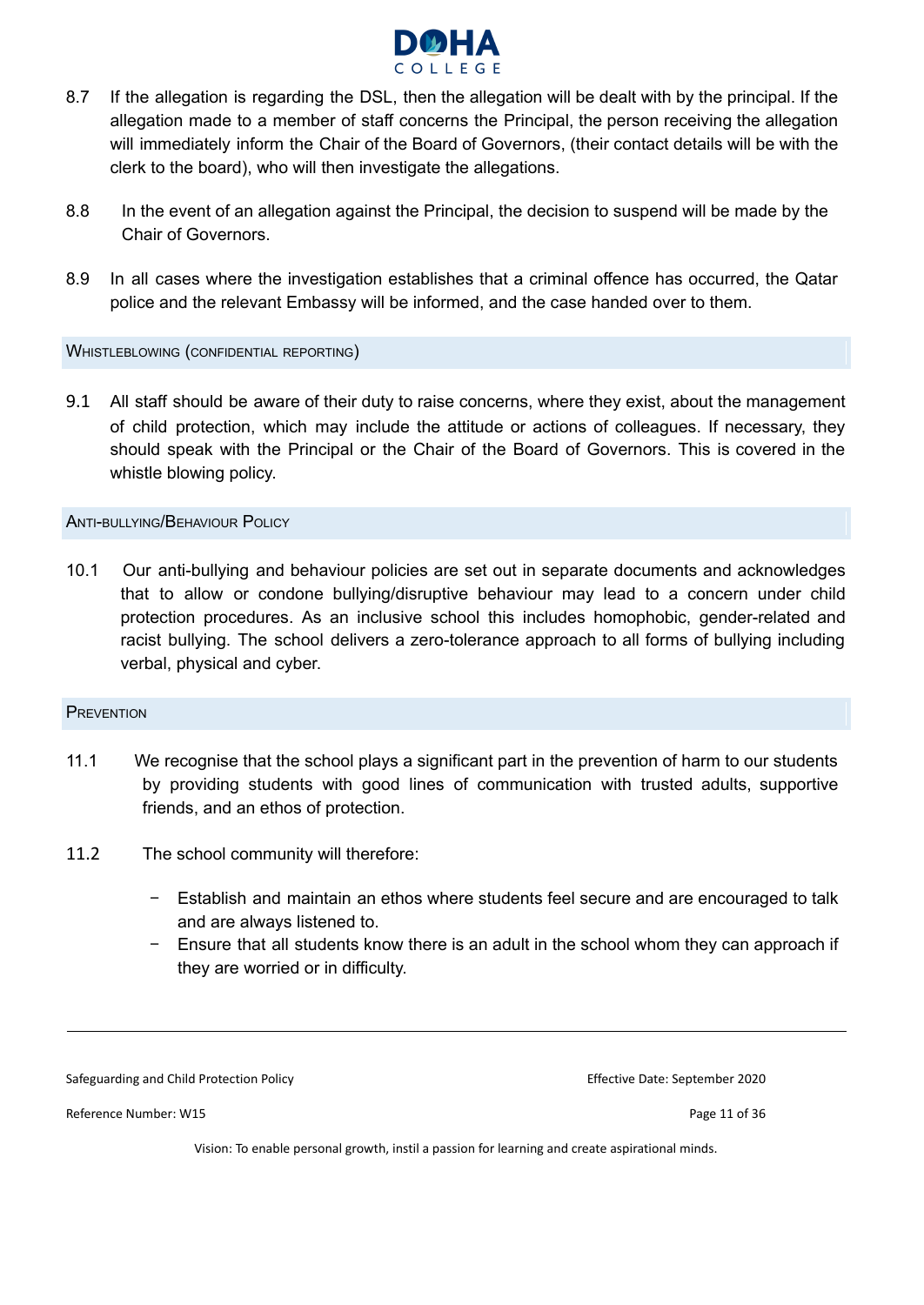

− Include across the curriculum, including and particularly within PSHE education, opportunities which equip students with the skills they need to stay safe from harm and to know to whom they should turn for help.

#### <span id="page-11-0"></span>OTHER RELEVANT POLICIES

- 12.1 Our **Recruitment and Selection policy**, set out in a separate document, reflects the consideration we give to the protection of our students during the recruitment and selection of staff to work at the school.
- 12.2 Our **Standards of Conduct policy** for staff, set out in a separate document, reflects the consideration we give to the protection of our students by setting out the standards of conduct and behaviour expected of our staff both within the school and in the wider community.
- 12.3 Our **Health & Safety policy**, set out in a separate document, reflects the consideration we give to the protection of our students physically within the school environment.
- 12.4 Our **Trips and Visits policy**, set out in a separate document, reflects the consideration we give to the protection of our students when away from the school when undertaking school trips and visits.
- 12.5 Our IT **Acceptable Use policy**, set out in a separate document, reflects the consideration we give to the protection of our students whilst accessing and using the school's ICT resources.

Safeguarding and Child Protection Policy **Example 2020** Effective Date: September 2020

Reference Number: W15 Page 12 of 36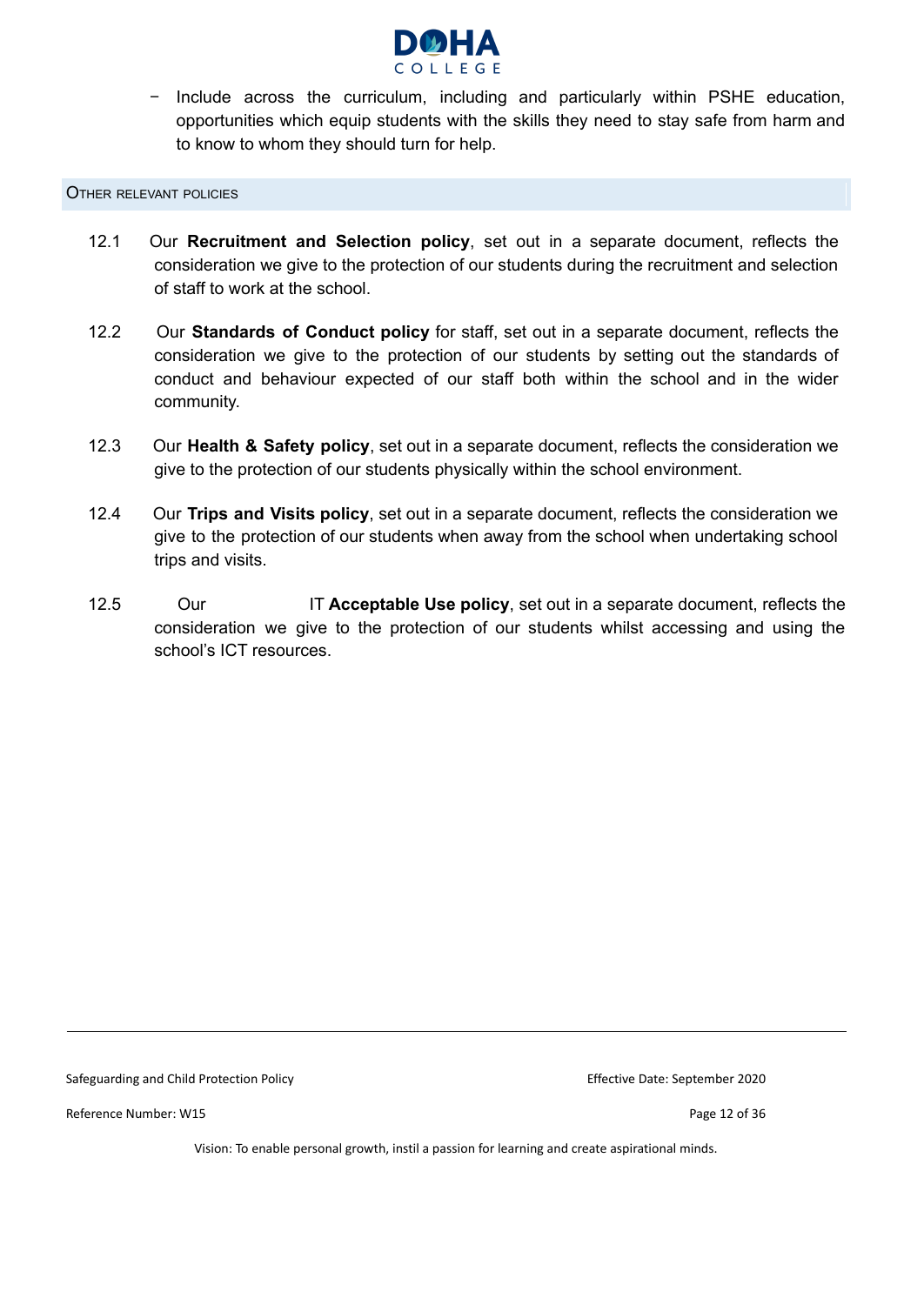

<span id="page-12-0"></span>RECORD OF REVISIONS TO POLICY

| <b>Revision Date</b> | <b>Description</b>                                                                                                                                                                                                                                            | <b>Sections Affected</b>                            |
|----------------------|---------------------------------------------------------------------------------------------------------------------------------------------------------------------------------------------------------------------------------------------------------------|-----------------------------------------------------|
| May 2016             | Policy renamed                                                                                                                                                                                                                                                | Policy title                                        |
| May 2016             | Addition of policy statement                                                                                                                                                                                                                                  | Policy statement                                    |
| August 2016          | Designation of CPO altered to DSL<br>CPD names updated<br><b>Flowchart altered</b>                                                                                                                                                                            | Throughout policy<br>Policy statement<br>Appendix 3 |
| December 2016        | Addition of 'Public displays of affection'                                                                                                                                                                                                                    | Section 12 added                                    |
| September 2017       | Staff positions updated                                                                                                                                                                                                                                       | Policy statement                                    |
| December 2018        | Alteration of statements                                                                                                                                                                                                                                      | Section 8                                           |
| November 2020        | Public displays of affection                                                                                                                                                                                                                                  | Section 12 removed                                  |
| August 2021          | Director Of Academies removed<br>Robin Watts removed, additional support is sought<br>4.2 The safeguarding team will also call this number with<br>child protection concerns. Counsellor added, suicidal<br>thoughts added. All sports programmes through our |                                                     |

Safeguarding and Child Protection Policy **Effective Date: September 2020** 

Reference Number: W15 Page 13 of 36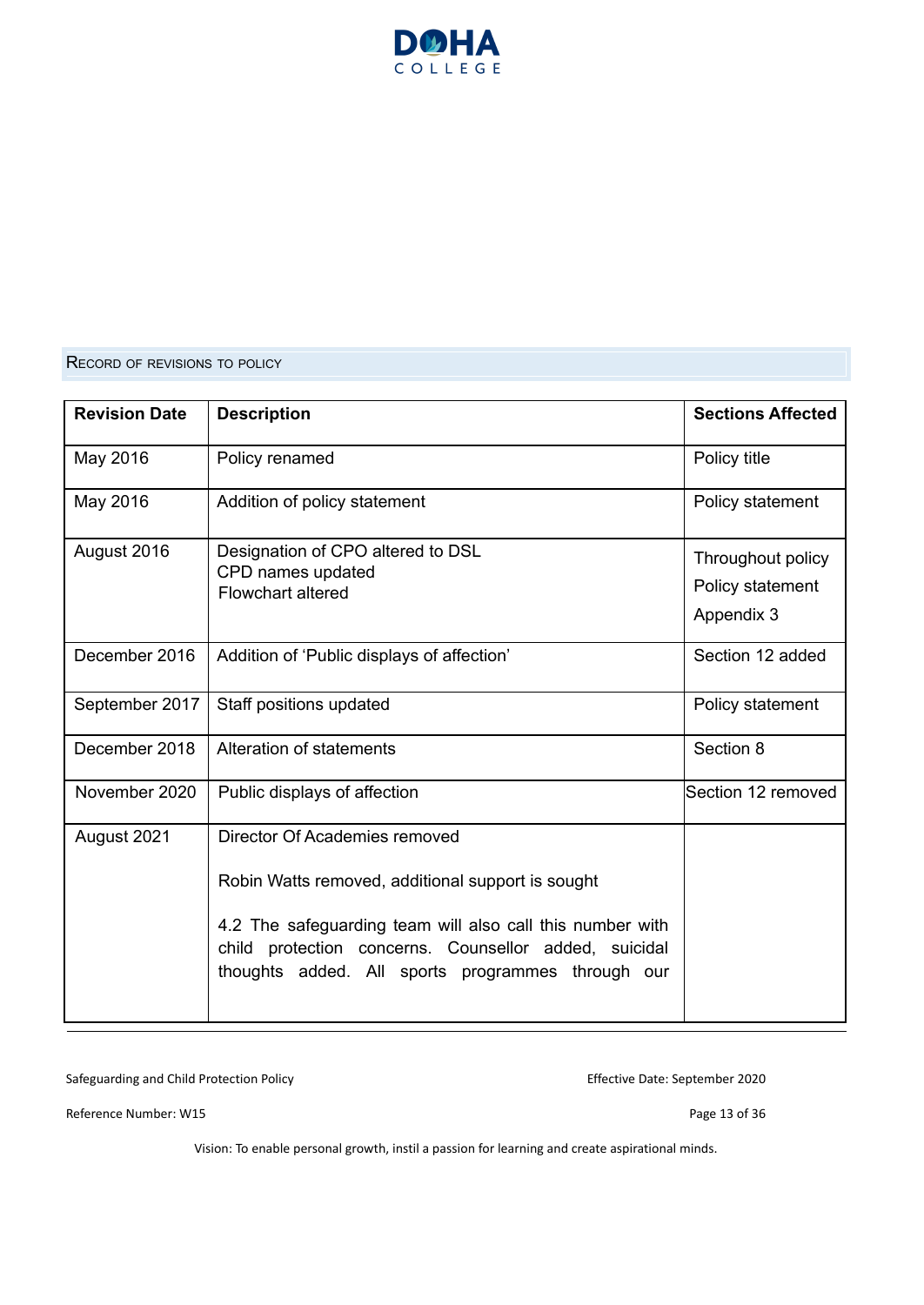

|               | Evolution Sports removed and Academies and Instrumental<br>Music added                                                             |  |
|---------------|------------------------------------------------------------------------------------------------------------------------------------|--|
|               | 6.2 We will offer support to staff, as needed, when dealing<br>with safeguarding concerns - reworded<br>removed as repeated<br>8.4 |  |
| February 2022 | DSL contact details updated                                                                                                        |  |

#### <span id="page-13-0"></span>APPENDIX ONE – TYPES OF ABUSE

Child abuse can be categorised into four distinct types:

- 1. Physical Abuse.
- 2. Sexual Abuse.
- 3. Emotional Abuse.
- 4. Physical Neglect.

A child can be at risk from any combination of the four categories.

#### **Physical Abuse**

This involves physical injury to a child, including deliberate poisoning, where there is definite knowledge or a reasonable suspicion, that the injury was inflicted or knowingly not prevented.

Typical signs of Physical Abuse are:

− Bruises and abrasions - especially about the face, head, genitals or other parts of the body where they would not be expected to occur given the age of the child. Some types of bruising are particularly characteristic of non-accidental injury especially when the child's explanation does not match the nature of the injury or when it appears frequently.

Safeguarding and Child Protection Policy **Example 2020** Effective Date: September 2020

Reference Number: W15 Page 14 of 36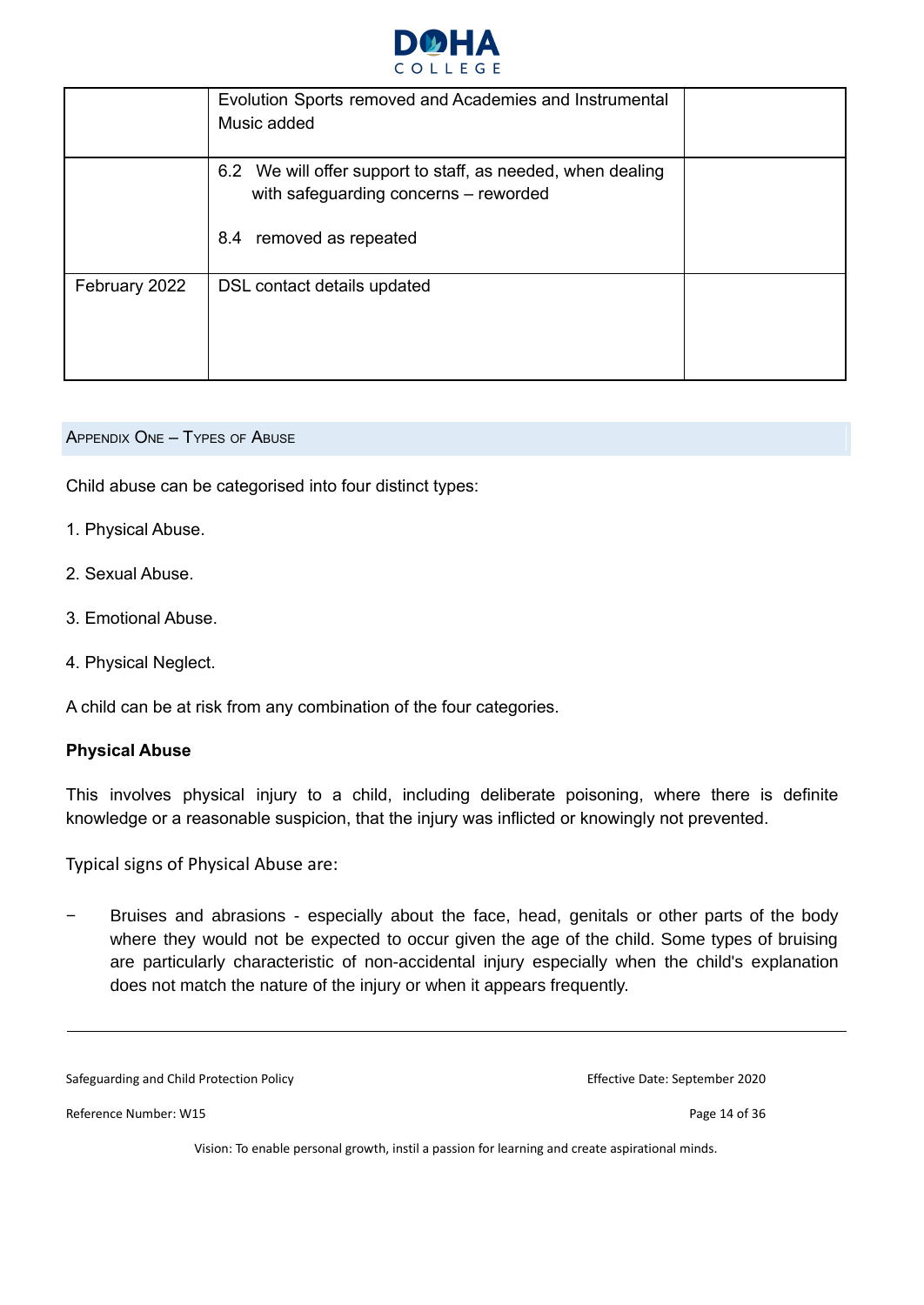

- − Slap marks these may be visible on cheeks or buttocks.
- Twin bruises on either side of the mouth or cheeks can be caused by pinching or grabbing, sometimes to make a child eat or to stop a child from speaking.
- Bruising on both sides of the ear this is often caused by grabbing a child that is attempting to run away. It is very painful to be held by the ear, as well as humiliating and this is a common injury.
- Grip marks on arms or trunk found in babies who are handled roughly or held down in a violent way. Gripping bruises on arm or trunk can be associated with shaking a child. Shaking can cause one of the most serious injuries to a child, i.e., a brain haemorrhage as the brain hits the inside of the skull. X-rays and other tests are required to fully diagnose the effects of shaking. Grip marks can also be indicative of sexual abuse.
	- Black eyes are most commonly caused by an object such as a fist coming into contact with the eye socket. N.B. A heavy bang on the nose, however, can cause bruising to spread around the eye but a doctor will be able to tell if this has occurred.
	- Damage to the mouth e.g., bruised / cut lips or torn skin where the upper lip joins the mouth.
	- Bite marks.
	- Poisoning and other misuse of drugs e.g., overuse of sedatives.
	- Burns and / or scalds a round red burn on tender, non-protruding parts like the mouth, inside arms and on the genitals will almost certainly have been deliberately inflicted. Any burns that appear to be cigarette burns should be cause for concern.
	- Some types of scalds known as 'dipping scalds' are always cause for concern. An experienced person will notice skin splashes caused when a child accidentally knocks over a hot cup of tea. In contrast a child who has been deliberately 'dipped' in a hot bath will not have splash marks.

#### **Sexual Abuse**

The involvement of dependent, developmentally immature children and adolescents in sexual activities they do not truly comprehend, to which they are unable to give informed consent or that violate the social taboos of family roles.

Safeguarding and Child Protection Policy **Example 2020** Effective Date: September 2020

Reference Number: W15 **Page 15** of 36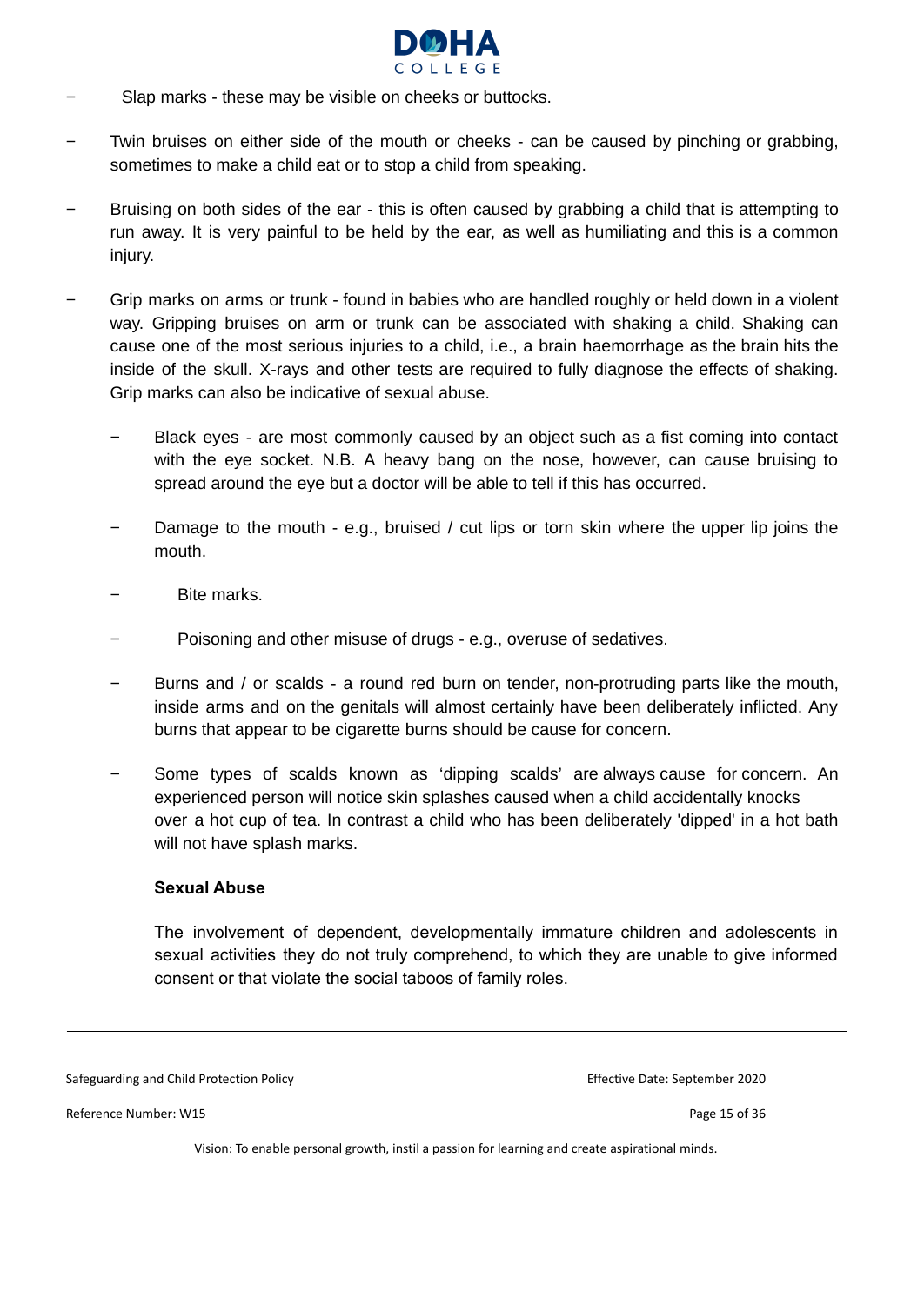

Typical signs of Sexual Abuse are:

- − A detailed sexual knowledge inappropriate to the age of the child.
- Behaviour that is excessively affectionate or sexual towards the children or adults.
- Attempts to inform by making a disclosure about the sexual abuse often begin by the initial sharing of limited information with an adult. It is also very characteristic of such children that they have an excessive pre-occupation with secrecy and try to bind the adults to secrecy or confidentiality.
- − A fear of medical examinations.
- − A fear of being alone this applies to friends / family / neighbours / baby-sitters, etc.
- A sudden loss of appetite, compulsive eating, anorexia nervosa or bulimia nervosa.
- Excessive masturbation.
- − Promiscuity.
- Unusually explicit or detailed sex play in young children.
- Sexual approaches or assaults on other children or adults.
- Pregnancy, urinary tract infections (UTI's), sexually transmitted infections (STI's) are all cause for immediate concern in young children, or in adolescents if his / her partner cannot be identified.
- Bruising to the breasts, buttocks, lower abdomen, thighs, and genital / rectal areas. Bruises may be confined to grip marks where a child has been held so that sexual abuse can take place.
- − Discomfort or pain particularly in the genital or anal areas.
- The drawing of pornographic or sexually explicit images.

#### **Emotional Abuse**

Safeguarding and Child Protection Policy **Example 2020** Effective Date: September 2020

Reference Number: W15 Page 16 of 36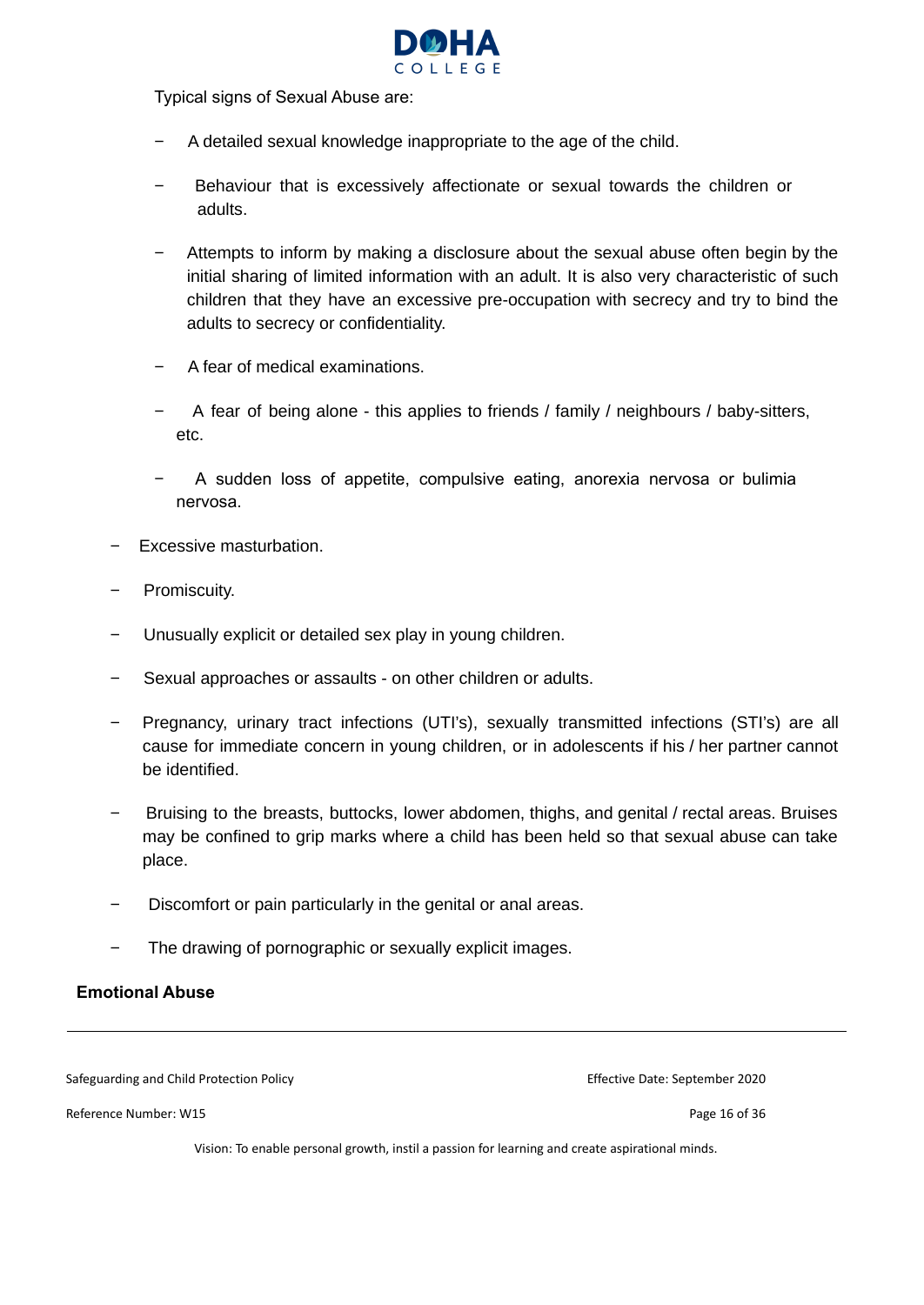

The severe adverse effect on the behaviour and emotional development of a child caused by persistent or severe emotional ill treatment or rejection.

All abuse involves some emotional ill treatment - this category should be used where it is the main or sole form of abuse.

#### **Physical Neglect**

The persistent or severe neglect of a child (for example, by exposure to any kind of danger, including cold and starvation) which results in serious impairment of the child's health or development, including non-organic failure to thrive. Persistent stomach-aches, feeling unwell, and apparent anorexia can be associated with Physical Neglect.

Typical signs of Physical Neglect are:

- − Underweight: a child may be frequently hungry or pre-occupied with food or in the habit of stealing food or with the intention of procuring food. There is a particular cause for concern where a persistently underweight child gains weight when away from home, for example, when in hospital or on a school trip. Some children also lose weight or fail to gain weight during school holidays when school lunches are not available, and this is a cause for concern.
- − Inadequately clad where the lack of care is preventing the child from thriving.

Physical Neglect is a difficult category because it involves the making of a judgment about the seriousness of the degree of neglect. Much parenting falls short of the ideal, but it may be appropriate to invoke Child Protection Procedures in the case of neglect where the child's development is being adversely affected.

#### **The Symptoms of Stress and Distress**

When a child is suffering from any one or more of the previous four 'categories of abuse', or if that child is 'at risk', she will nearly always suffer from / display signs of stress and distress.

An abused child is likely to show signs of stress and distress as listed below:

- − A lack of concentration and a fall-off in school performance.
- − Aggressive or hostile behaviour.

Safeguarding and Child Protection Policy **Example 2020** Effective Date: September 2020

Reference Number: W15 Page 17 of 36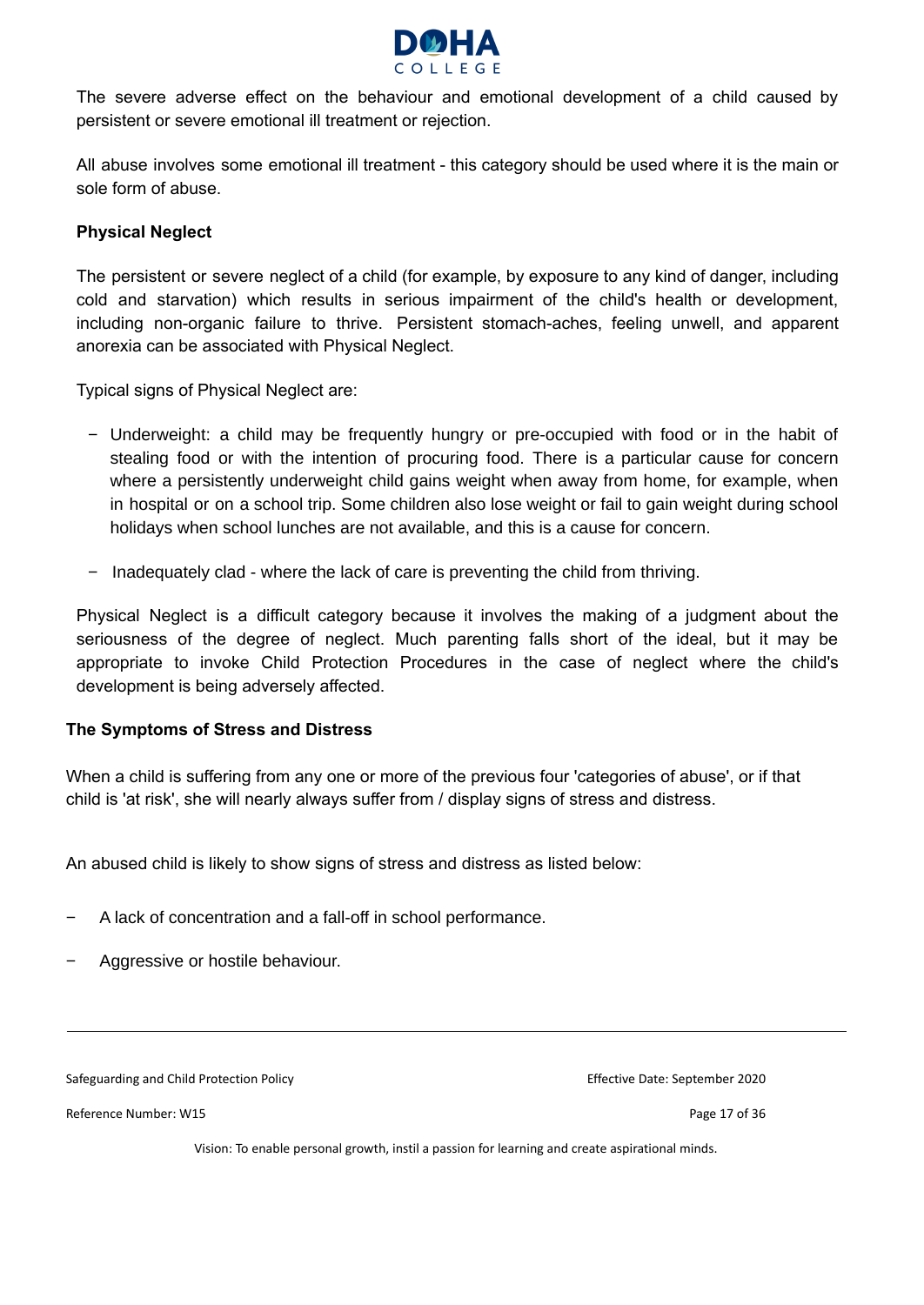

- − moodiness, depression, irritability, listlessness, fearfulness, tiredness, temper tantrums, short concentration span, acting withdrawn or crying at minor occurrences.
- − Difficulties in relationships with peers.
- Regression to more immature forms of behaviour, e.g., thumb sucking.
- − Self-harming or suicidal behaviour.
- Low self-esteem.
- Wariness, insecurity, running away or truancy children who persistently run away from home may be escaping from sexual/physical abuse.
- Disturbed sleep.
- − General personality changes such as unacceptable behaviour or severe attention seeking behaviour.
- − A sudden change in school performance.

#### **Parental Signs of Child Abuse**

Particular forms of parental behaviour that could raise or reinforce concerns are:

- − Implausible explanations of injuries.
- Unwillingness to seek appropriate medical treatment for injuries.
- − Injured child kept away from school until injuries have healed without adequate reason.
- − A high level of expressed hostility to the child.
- Grossly unrealistic assumptions about child development.
- − General dislike of child-like behaviour.
- Inappropriate labelling of child's behaviour as bad or naughty.

Safeguarding and Child Protection Policy **Example 2020** Effective Date: September 2020

Reference Number: W15 Page 18 of 36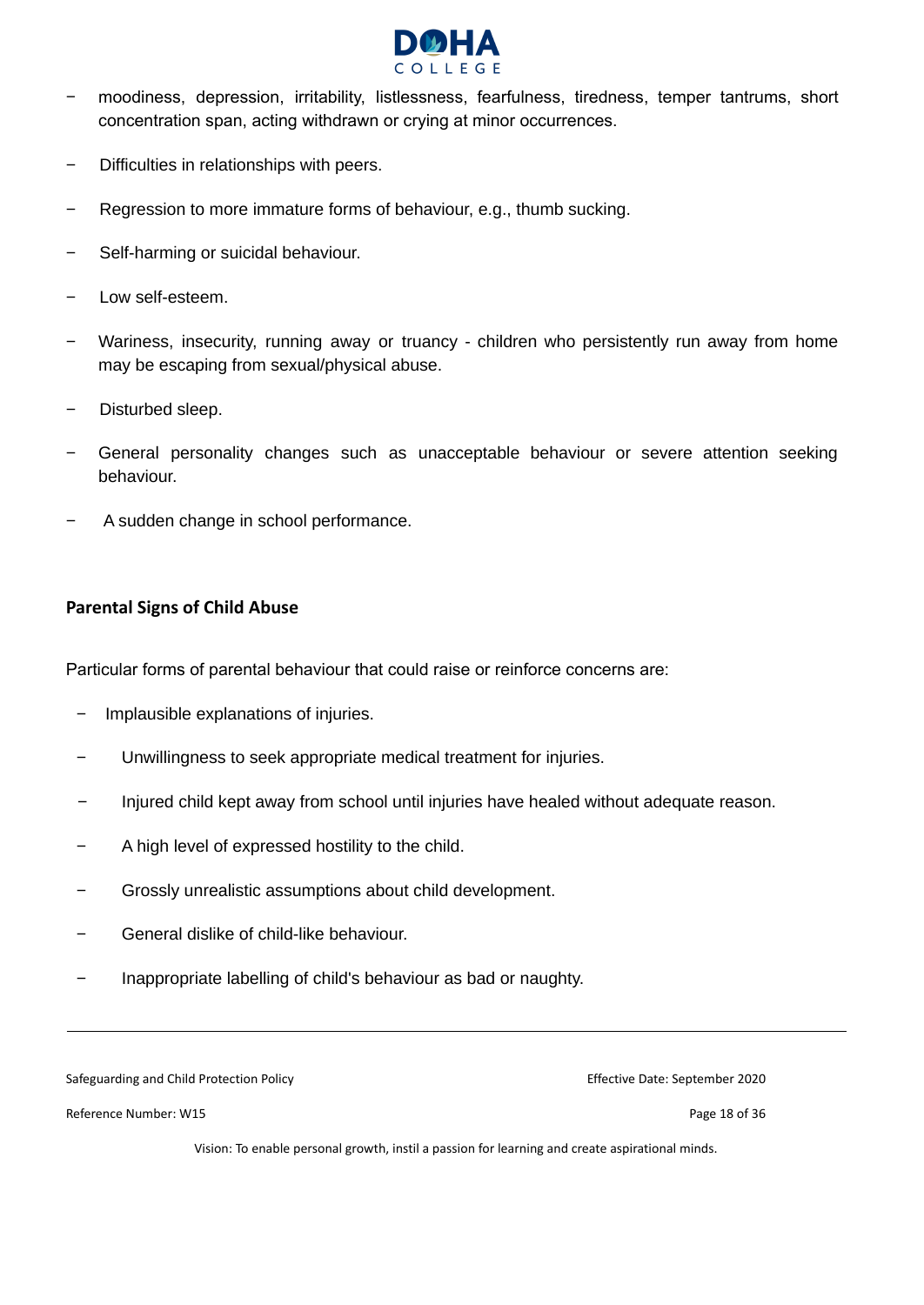

#### Leaving children unsupervised when they are too young to be left unattended.

<span id="page-18-0"></span>APPENDIX TWO – DC EXPECTATIONS AND 'WHAT IF' SCENARIOS

#### **Doha college expectations and 'what if' scenarios for Doha College procedures.**

#### **What is the ethos and expectations of Doha College regarding safeguarding?**

Doha College believes that every child should be able to grow up free from abuse and recognises the importance of safeguarding children. Doha College is committed to ensuring the welfare of every child and commits to strategies and practices to protect them. We believe that the whole child is important and endeavour to develop the emotional, social, and physical growth.

Every member of the Doha College community has the responsibility to safeguard students' welfare and ensure their welling. The aim of this appendix is to make it clear to staff, parents and children what Doha College believes about keeping children safe and looking after their wellbeing.

Keeping children safe in education statutory guidance for schools and colleges state that:

Safeguarding and Child Protection Policy **Example 2020** Effective Date: September 2020

Reference Number: W15 Page 19 of 36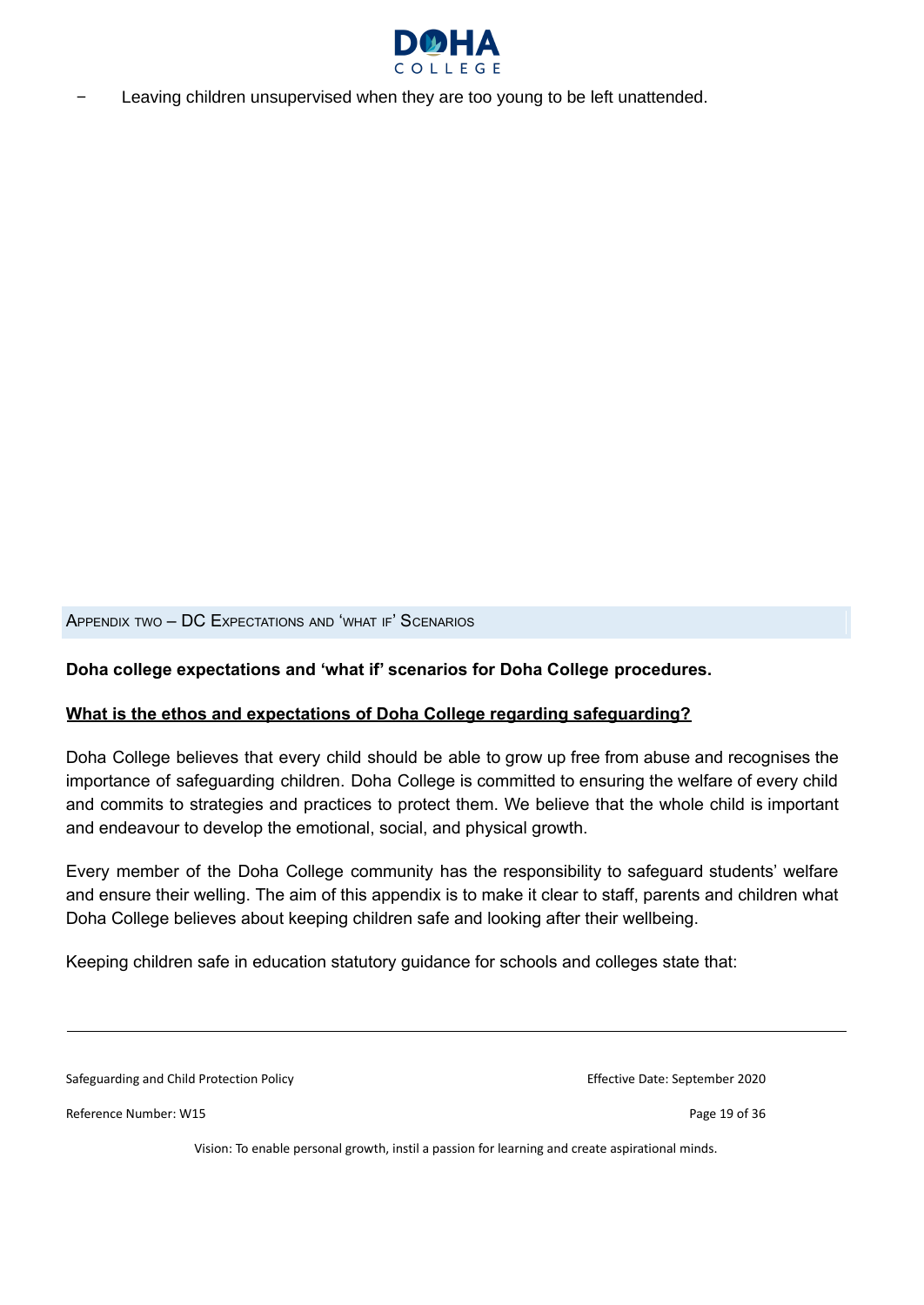

*Safeguarding and promoting the welfare of children is everyone's responsibility. Everyone who comes* into contact with children and their families has a role to play. In order to fulfil this responsibility *effectively, all professionals should make sure their approach is child centred. This means that they should consider, at all times, what is in the best interests of the child.*

#### **What are the beliefs of the safeguarding team?**

- Schools should be safe and affirming places for all children, where they can develop a sense of belonging and feel able to trust and talk openly with adults.
- Doha College believes that negative experiences create negative feelings, negative feelings create negative behaviour. Positive experiences create positive feelings, positive feelings create positive behaviour. We can teach positive behaviour though positive relationships, positive phrasing, rewards and positive reinforcement.
- We do not aim to seek control through dominating and imposing behaviour, taking away all pleasurable experiences, shaming, belittling, embarrassing, and humiliating students or staff.
- It is staff's responsibility to de-escalate situations with the aim of inclusion for the student at the soonest possible time.
- Peer-on-Peer Abuse must not be tolerated or passed off as 'banter' 'part of growing up' or 'how children are.'

#### **What is safeguarding?**

- *• Protecting children from maltreatment.*
- *• Preventing impairment of children's health or development;*
- *• Ensuring that children grow up in circumstances consistent with the provision of safe*

*and effective care; and*

*• Taking action to enable all children to have the best outcomes. (Children includes everyone under the age of 18)*

#### **What is child protection?**

Safeguarding and Child Protection Policy **Example 2020** Effective Date: September 2020

Reference Number: W15 Page 20 of 36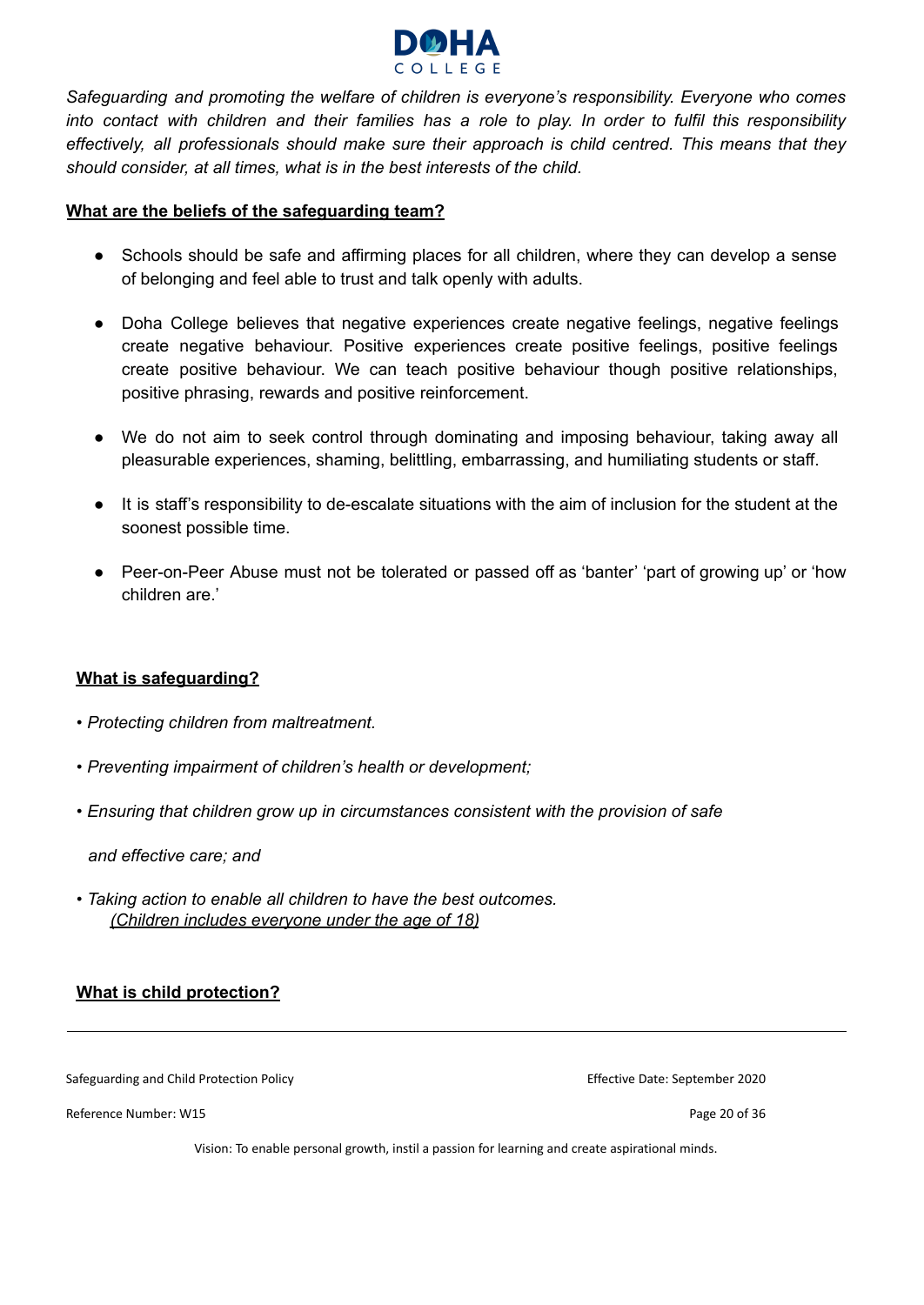

Child protection is carried out when children are experiencing abuse or are at risk of abuse.

#### **What is wellbeing?**

Wellbeing is simply the ability to be happy and healthy. Often it refers to the ability to cope with day-to-day events and the state of mind to cope with the normal stress of life.

#### **What is the role of the Designated Safeguarding Lead?**

The **Designated Safeguarding Lead (**DSL) is the person appointed to take lead responsibility for child protection issues in school and to ensure safeguarding is at the heart of the school ethos. They will act as a source of support, advice, and expertise for staff, manage referrals and keep detailed, accurate and secure records.

#### **What are my responsibilities as a staff member?**

The Teachers' Standards state that teachers, including Headteachers, should safeguard children's wellbeing and maintain public trust in the teaching profession as part of their professional duties.

All staff members should receive regular safeguarding and child protection training and updates (for example, online courses, emails, e-bulletins, staff meetings) as required, but at least annually, to provide them with relevant skills and knowledge to safeguard children effectively.

All staff should know:

- 'Keeping children safe in education' document (including annex A)
- the child protection policy
- the staff code of conduct
- the role of the designated safeguarding lead
- how to make a referral
- whistleblowing procedures
- how to identify a child in need
- how to manage a child/staff member who makes a disclosure

#### **What is the responsibility of the students?**

The school will also ensure children are taught about safeguarding, including online safety, through teaching and learning opportunities, as part of providing a broad and balanced curriculum. This may

Safeguarding and Child Protection Policy **Example 2020** Effective Date: September 2020

Reference Number: W15 Page 21 of 36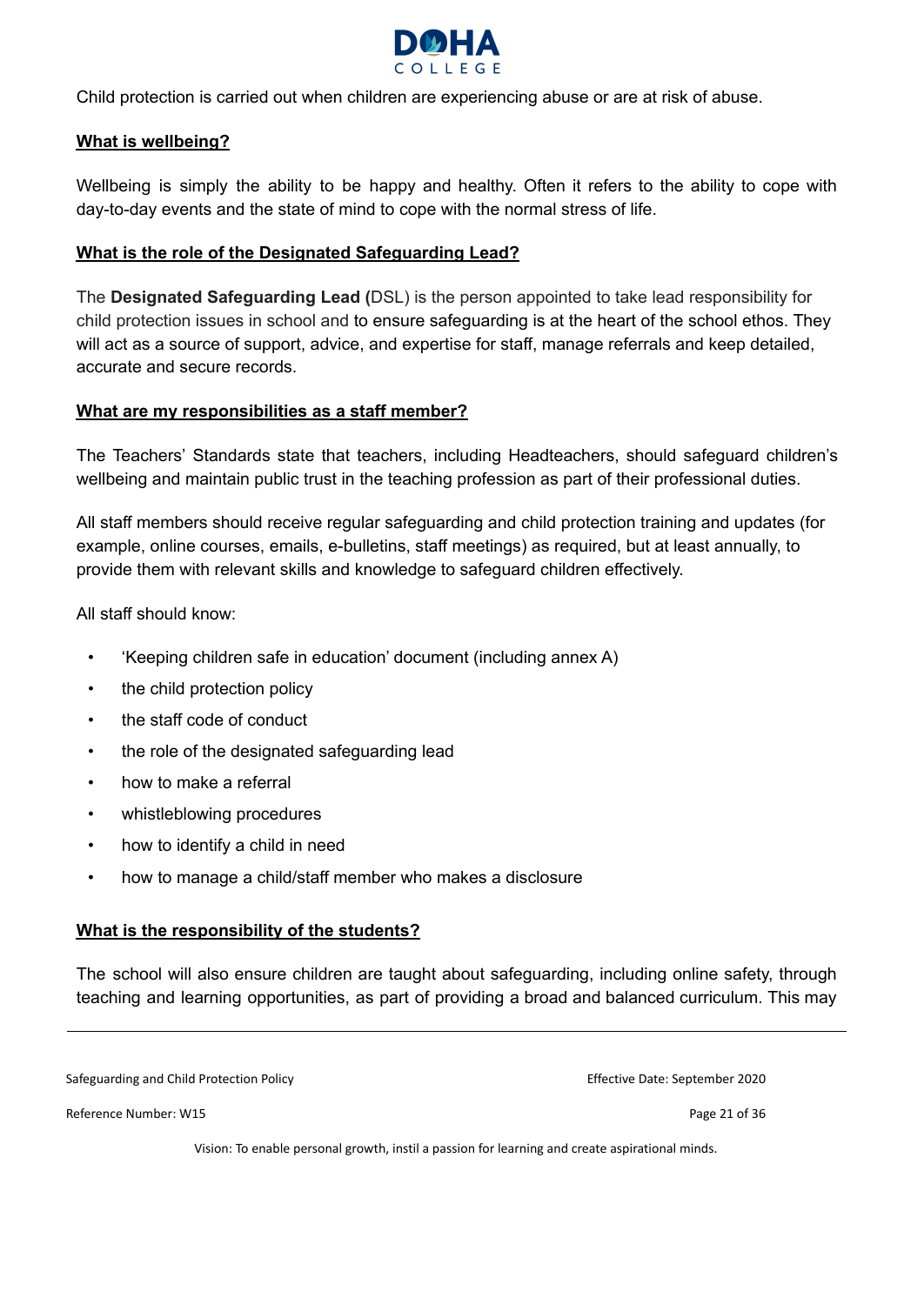

include covering relevant issues through personal, social, health and economic education (PSHE). They should know policies such as the anti-bullying, behaviour, acceptable use of IT policies. They should also know who to go to for support, ask a question, and make a complaint or a disclosure.

#### **What are the key policies I should know to support safeguarding and child protection?**

- $\circ$  Anti Bullying
- o Whistleblowing
- o Recruitment and Selection policy
- o Standards of Conduct policy
- o Health & Safety policy
- o Trips and Visits policy
- o IT Acceptable Use policy
- o Behaviour policy

#### **What is child abuse?**

Child abuse is defined as:

- *Emotional abuse -* is persistent and, over time, it severely damages a child's emotional health and development.
- *Physical abuse* happens when a child is deliberately hurt, or the parent/guardian make up symptoms of illness for a child
- *Sexual abuse* forcing or enticing a child to take part in sexual activities. Child sexual abuse can involve contact abuse and/or non-contact abuse
- *Neglect* is persistently failing to meet a child's basic physical and/or psychological needs usually resulting in serious damage to their health and development

#### **How can I spot child abuse?**

General signs *may* include regular flinching, irrational fear, making excuses to avoid an activity, having no food/money, or looking unkempt, knowledge of information which is not age appropriate, angry outbursts or aggressive behaviour, self-harm/suicidal thoughts, risky behaviour such as substance abuse, changing eating habits, going missing/running away, lack of medical treatment, becoming withdrawn, not sleeping, or having nightmares.

Safeguarding and Child Protection Policy **Example 2020** Effective Date: September 2020

Reference Number: W15 Page 22 of 36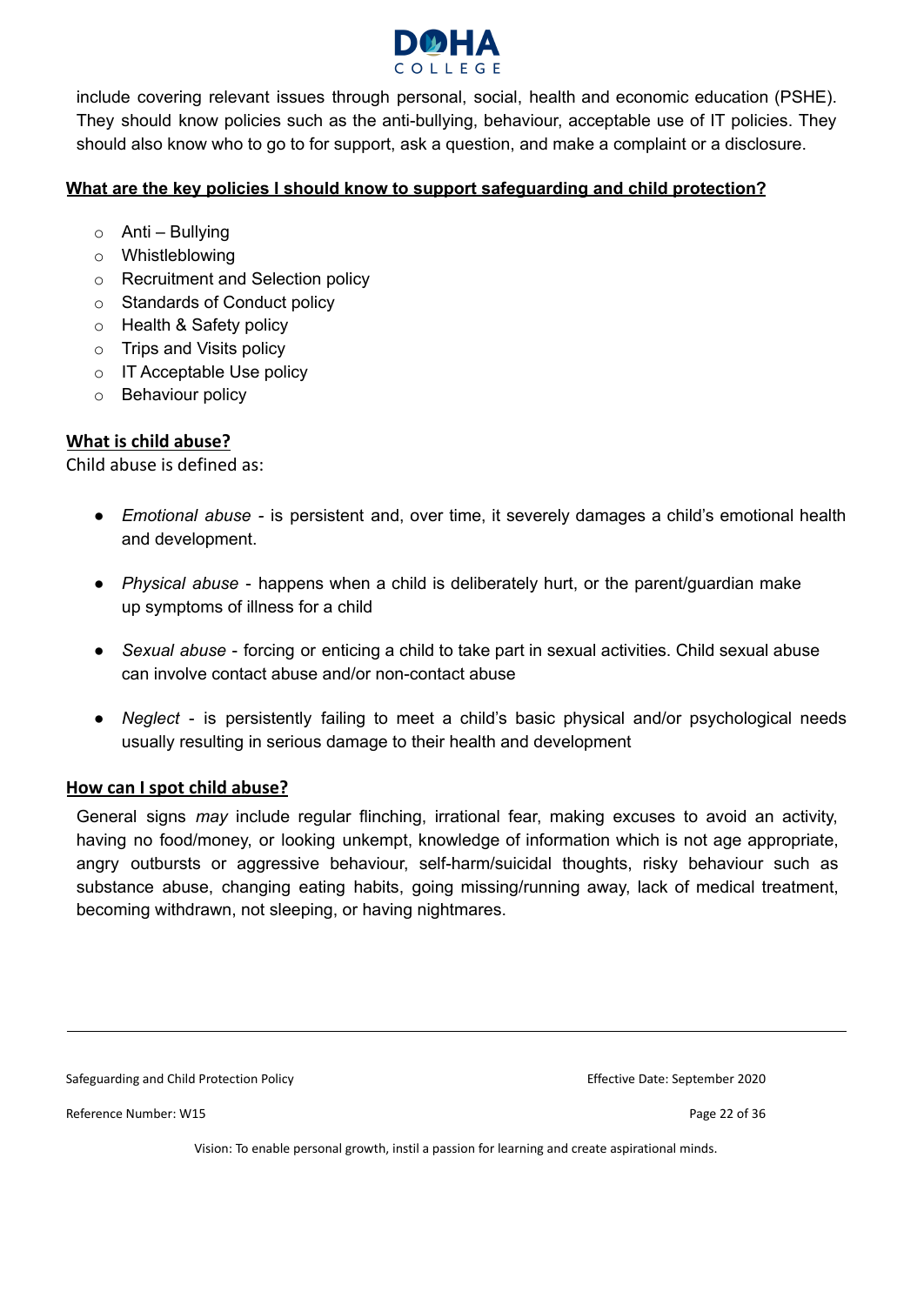

Some children will never show signs, and just because they do show some of the above signs it does not mean they are being abused. The signs for different abuse are often the same and all staff should be aware of the signs and complete a CPOMS if ever in doubt.

For more information, please go to

**[https://www.nspcc.org.uk/globalassets/documents/information-service/definitions-signs](https://www.nspcc.org.uk/globalassets/documents/information-service/definitions-signs-child-abuse.pdf)[child-abuse.pdf](https://www.nspcc.org.uk/globalassets/documents/information-service/definitions-signs-child-abuse.pdf)**

#### **What are the key areas I should know about according to the 'keeping children safe in education'?**

- Children missing from education
- Child sexual exploitation
- Child criminal exploitation: county lines
- Domestic abuse
- Homelessness
- So-called 'honour-based' violence (HBV) including female genital mutilation (FGM) and forced marriage
- Preventing radicalisation
- Peer on peer abuse
- Sexual violence and sexual harassment between children in schools and colleges

#### **What are the key contextualisation's of safeguarding children in Qatar?**

There is a zero tolerance for drugs, sex, and underage/public consumption of alcohol in Qatar. It is also a crime to slander another person or organisation through any form of media. This must be shared and reinforced with the students and parents.

#### **How do I report something that I think is not right?**

If you see something that seems not quite right, then it is your duty to report it. This is done through completing an online CPOMS referral. The standard rule is that if it is not written down, it did not happen. CPOMS can be used from 'someone looked really tired and run down which is unusual' – to a 'disclosure of self-harm or unexplained bruises. The DSL will then lead any investigation or referral to an outside agency.

#### **How do I manage a disclosure?**

Safeguarding and Child Protection Policy **Example 2020** Effective Date: September 2020

Reference Number: W15 Page 23 of 36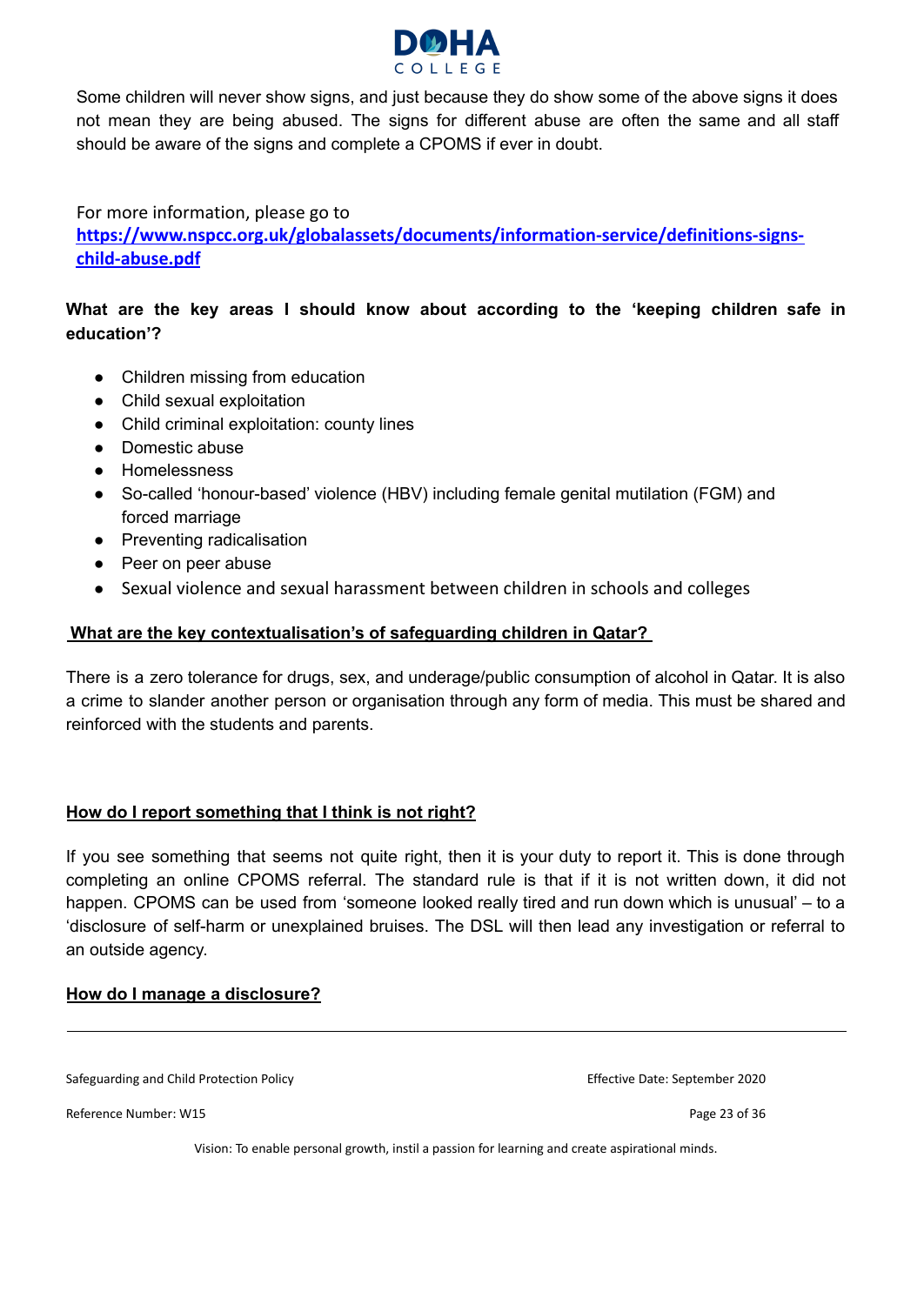

- If a student discloses, something to you or makes an allegation, follow these procedures as a guideline:
- Take the disclosure seriously
- Remind students about confidentiality, and that the disclosure will have to be passed on to the safeguarding team/DSL.
- Staff should never promise a child that they would not tell anyone about an allegation, as this may ultimately not be in the best interests of the child.
- Do not offer a solution e.g., the counsellor, as they may not be the best course of action.
- Do not investigate or ask leading questions
- Make notes either during if appropriate or immediately afterwards. Use the student's words. If appropriate ask the student to write down their account.
- All information and notes should be passed to the DSL and the safeguarding team will them discuss the best course of action for the child.

#### **Can I keep a disclosure a secret?**

No. If a student discloses something to you, you cannot keep it a secret. Make sure the child knows that you will have to pass this information on. For the protection of the child, this should not be discussed with anyone unless cleared by the DSL.

#### **What if I cannot find the DSL?**

If the DSL is out of school, please find any other member of the safeguarding team. If unsure, please ask any of the leadership team for advice.

#### **What if the concern is regarding a member of staff/parent?**

All staff are reported to the Principal including the DSL. Parents are reported through CPOMS to the DSL.

#### **What if a child is in danger and needs help when school is closed?**

Advise the student that they should tell someone. If for some reason they cannot inform their parents, parents are not available or part of the safeguarding concern, then the child should phone 919 – the women and child refuge centre who will be able to offer advice and support. If there is a danger to self,

Safeguarding and Child Protection Policy **Example 2020** Effective Date: September 2020

Reference Number: W15 Page 24 of 36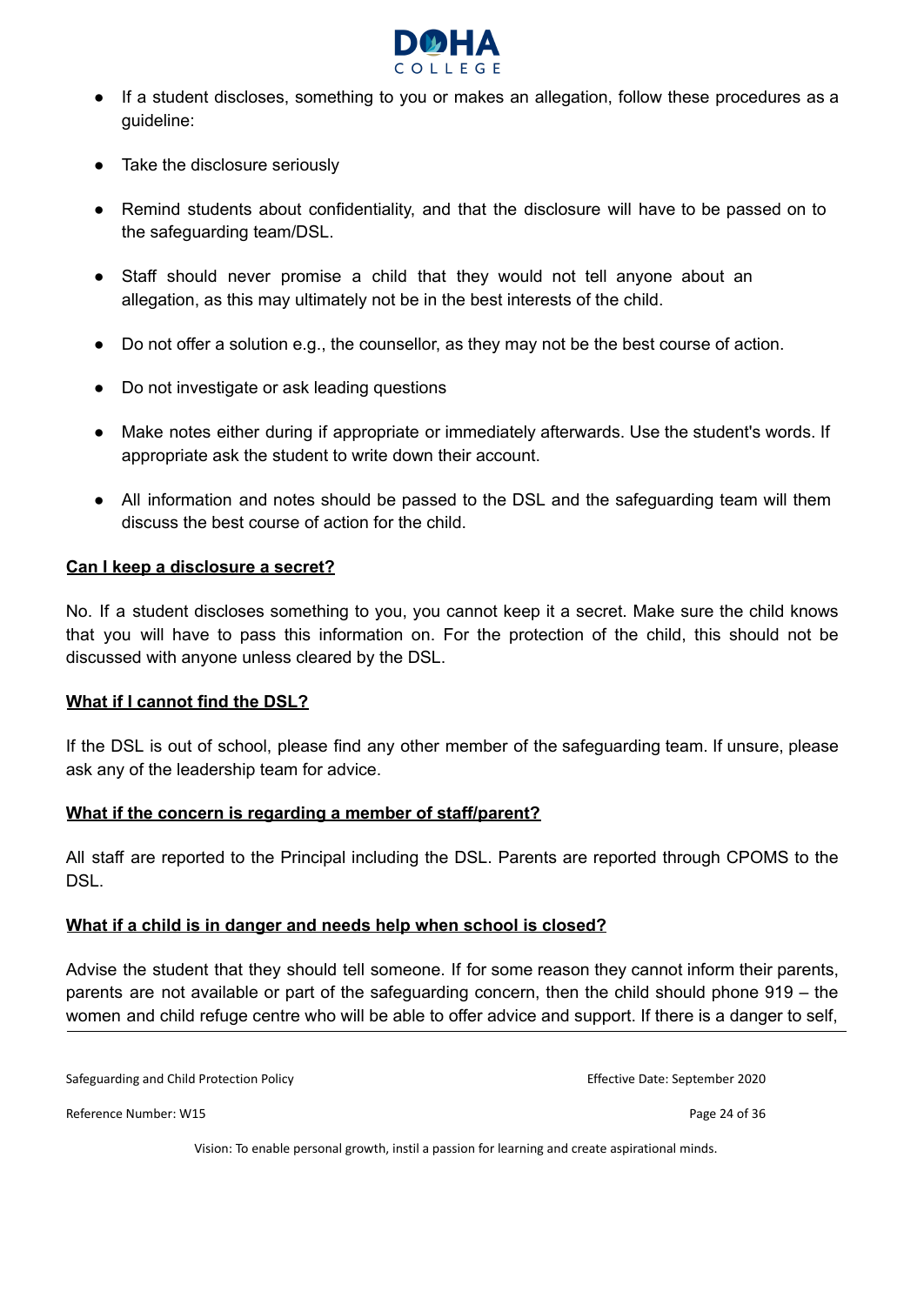

then they should visit the Hamad/Sidra Accident and Emergency who will be able to assist and offer support, either for the state of mind or physical harm.

#### **What if the child needs help the school cannot give?**

In the case of a disclosure which is beyond the internal capacity of the school, they will be referred to Childs and Adolescent Mental Health Services at the Hamad, or Sidra hospitals. All referrals are done through the DSL for both primary and secondary. If the child is in harm by a family member, then a friend of the family will be contacted, the women and child refuge centre will be contacted and if need be, the police or relevant embassy will be consulted.

#### **What do I do if a find a child self-harming or attempting suicide?**

Send someone to get the nurse. The nurse will phone an ambulance.

If the nurse is not available send help to Student Welfare in Secondary/Assistant Heads in Primary.

Administer first aid as appropriate (e.g., apply pressure to a wound or ask the student what they have taken).

DSL will be phoned to manage the situation

The DSL will contact parents and inform the principal.

After the incident, the staff member(s) will be invited for a debrief and talk about how they have been impacted.

#### **How do I manage children who have seen or are aware of a student self-harming or attempting suicide?**

- Acknowledge the incident/loss
- Be an active listener. Listen rather than offer suggestions or solutions.
- Ask whom they would like to talk to. If a staff member in school take them to see them.
- Do not push for details regarding the incident.
- Do not speculate regarding why it happened with the students.
- Do not be negative about the person and keep the focus on the student, not how you feel.

Safeguarding and Child Protection Policy **Example 2020** Effective Date: September 2020

Reference Number: W15 **Page 25 of 36** Page 25 of 36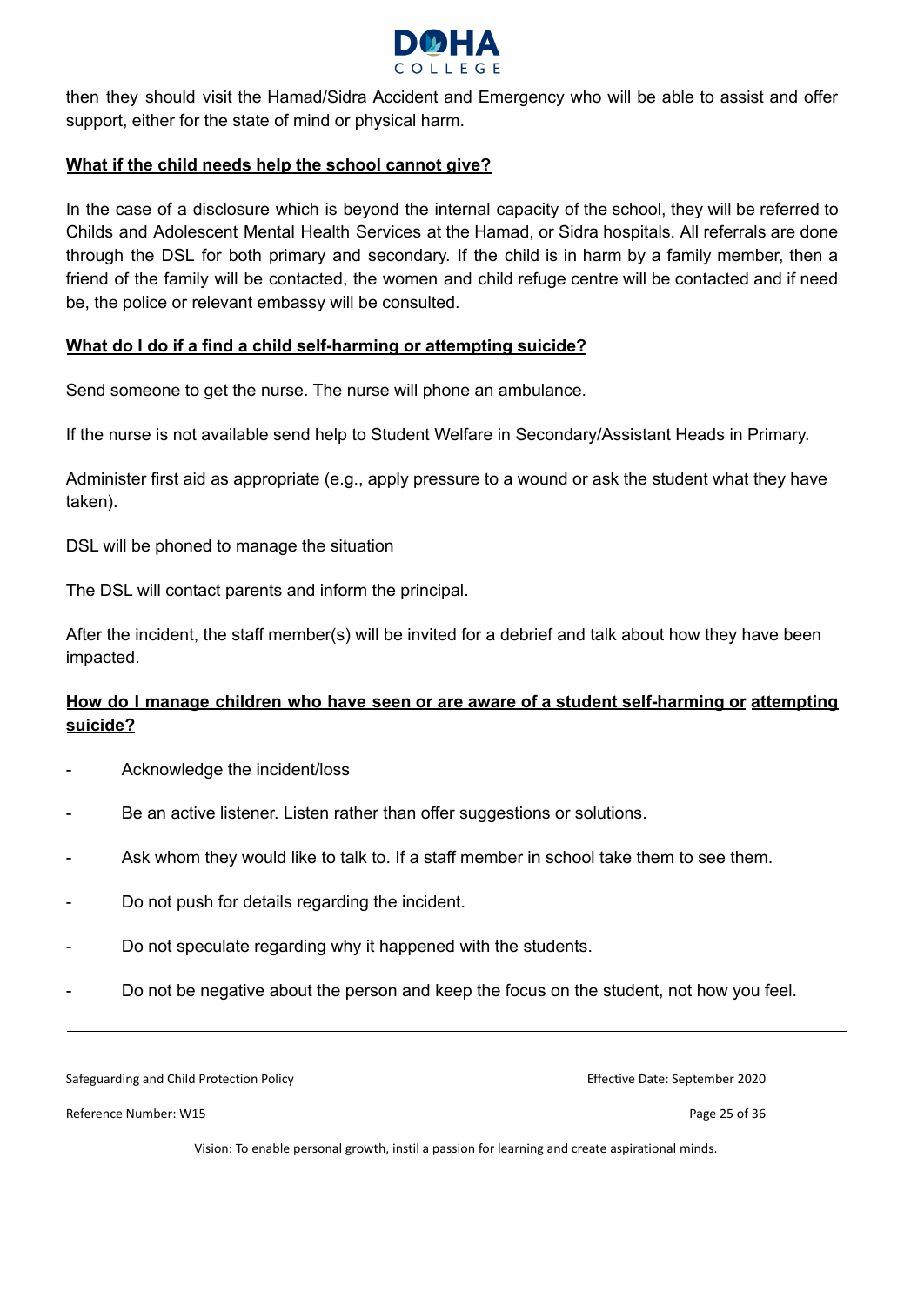

- Let the DSL know the student is distress for follow up and contact home.
- Leadership will prepare a statement that can be used.

#### **Can I administer medication?**

All medication should be administered by the nurse or a trained first aider. No other staff member should administer medicine to a student unless they have been given approval to do so by one of the school nurses. In an emergency (such as a child needs their EpiPen administered) contact the nurse or a trained first aider for advice (nurses carry a school phone at all times).

Before a school trip, all medical details should be obtained from the nurse and taken on the trip. Any medicine given should be noted and shared with the nurse on the trip's return to school. All trips should be accompanied by a trained first aider for emergency care. Please note all students must have permission from parents for panadol to be given which is recorded on Sims.

#### **What if a child is missing from my lesson?**

- In Primary speak with front office staff to ensure that the child has not been collected by an adult. Check the close vicinity in which the child was last seen/could potentially be (toilets/playground/another classroom).
- In Secondary Send an email to [missingchild@dohacollege.com](mailto:missingchild@dohacollege.com%20)
- *Then for both primary and secondary schools:*
- Previous registers/teachers will be checked to ensure the child was in school.
- Friends can calmly be asked when they last saw the missing child and where they might be. The student can be contacted directly by a friend if they have a phone.
- Available staff (including members of the leadership team) will then look for the child in specific locations first including the front office in case there has been an update, the counsellor, the nurse, and the toilets.
- Security will be shown a picture of the child to see if they have left the site.
- If after 30 mins if the child has not been found, the principal and DSL must be informed if not already done so. Parents will be informed of the situation and the steps that have been taken. If the child cannot be found and the child's home is within walking distance, a member of staff would see if they are walking home by driving along the most appropriate route or arrange a visit to the home. A fire drill may be called to check if the student is on site. Once all avenues have been exhausted and the child still has not been found this should be reported to the chair of governors by the principal who will also inform the police.

Safeguarding and Child Protection Policy **Example 2020** Effective Date: September 2020

Reference Number: W15 **Page 26** of 36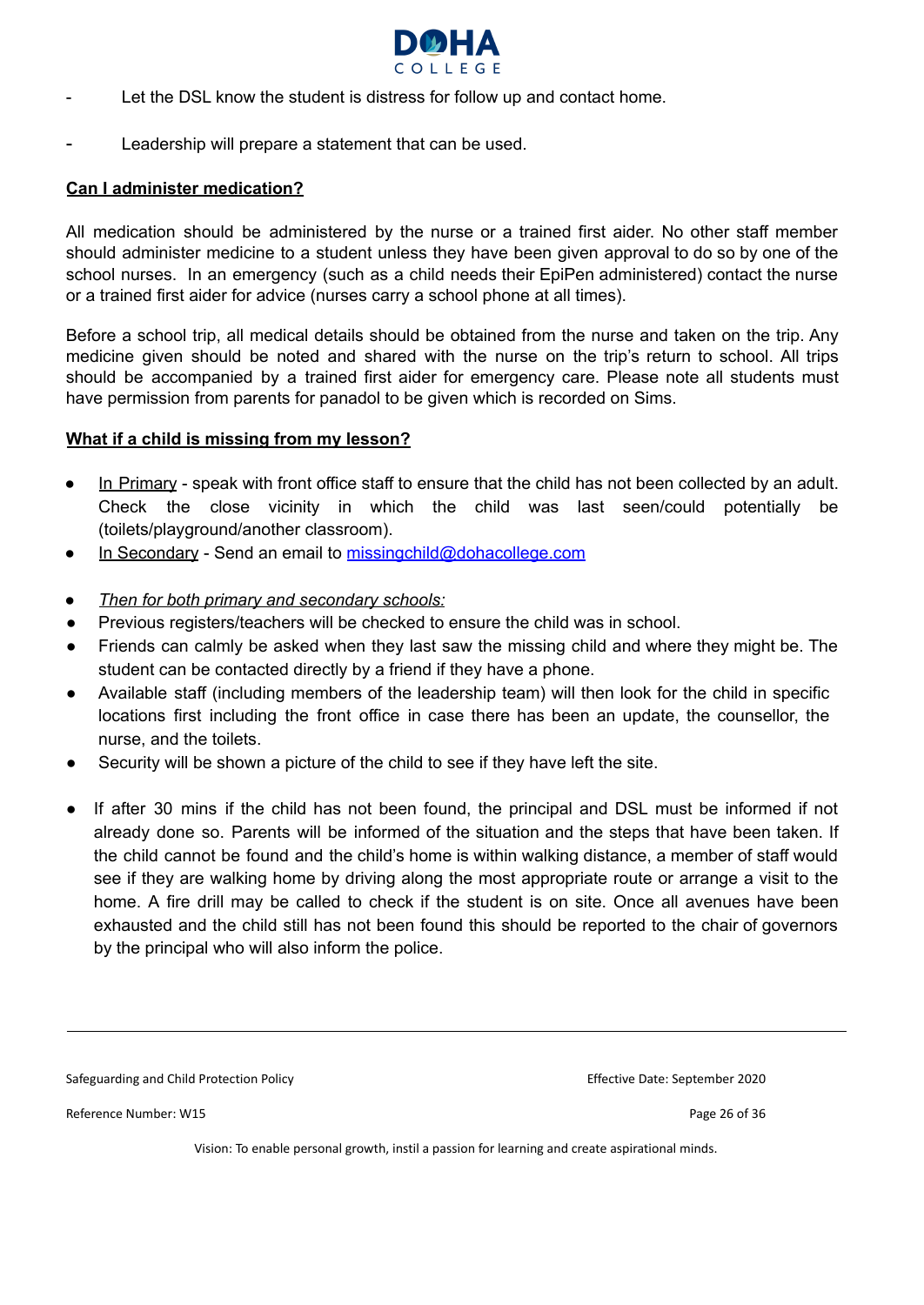

● If the press is involved, no staff should make any statements other than 'you will need to speak to our communications team, or the school principal' Do not engage in social media and only use the statements issued by the principal.

#### **What if a child goes missing on an outing/school trip?**

- Do an immediate headcount if it is suspected a child is missing.
- Friends can calmly be asked when they last saw the missing child and where they might be.
- The child can be contacted directly by a friend if they have their phone.
- One adult remains with the group, the other will trace their steps to the last known location.
- If in a hotel or closed site their security should be contacted to help with the search.
- If not quickly found, schools trip coordinator will be contacted who will inform leadership group.
- Child's parent contacted by trip coordinator/principal. Parents invited to the school, or the trip location if applicable.
- Local police contacted.
- Chair of governors informed.
- If the press is involved, no staff should make any statements other than 'you will need to speak to our communications team or the school principal'. Do not engage in social media and only use the statements issued by the principal.

#### **What happens when a missing child is found?**

Once the child has been found, the child's immediate needs should be taken care of for example if they are injured or in emotionally distressed. All staff involved should be informed the search is over. Parents may be informed of the incident (depending on the reasons and time missing) and the steps that were taken if the situation has put the child in harm.

Establish if sanctions need to be taken, e.g., a behavioural issue such as truancy, or if safeguarding procedures need to be put in place if they were at risk or exposure to inappropriate activities. The trip leader should make a full record of all actions taken and outcomes of the incident. This should be kept in an incident report and coordinated by the corresponding Student Welfare/Phase Leader depending on the Year Group and added to the child's record on Sims (linked document). Any safeguarding concerns will be written up and stored with the DSL. The incident should be reviewed to see what lessons could be learnt, and all students should be reminded of the procedures in place and the importance of being accounted for.

#### **What if a child is not collected or does not want to go home?**

The school office or another member of available staff will contact home. If no response, then the emergency contact will be used. If again no response a friend of the family will be contacted to

Safeguarding and Child Protection Policy **Example 2020** Effective Date: September 2020

Reference Number: W15 Page 27 of 36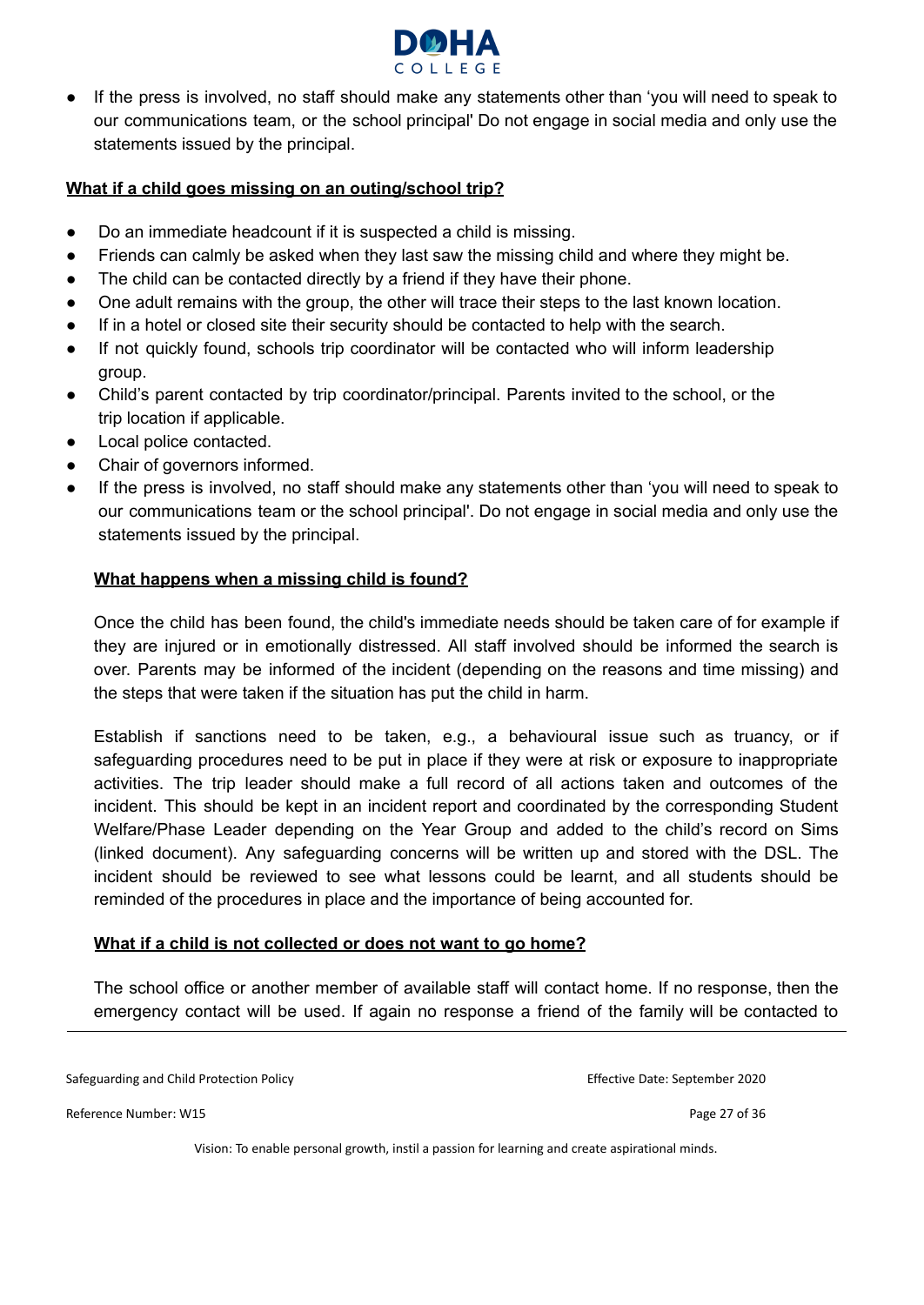

look after the child at the child's request and a message left for the parent and emergency contact as to the location of their child.

A full written report should be kept of the incident on Sims as a linked document for the child, also with the DSL.

If no contact can be made the child will stay in school with a senior staff member until contact can be made and the DSL informed. Once contact can be made, the parents will be spoken to by a senior member of the school to ensure the safety of the child and the parent's responsibilities to their child.

#### **What if a child has not been to school and I can get no reason for absence from their parent/guardian?**

If no reason can be obtained after 3 days from the parents, the Head of Key Stage/Phase leader should be informed. They will meet with the DSL to discuss any areas of concern. The child's friends can be asked if they know the reason for absence and they can call the child if appropriate. The emergency contact on Sims will be called. If no response, then known friends of the family will be called where possible.

#### **Can I use physical force?**

'Teachers can discipline pupils whose conduct falls below the standard which could reasonably be expected of them. This means that if a pupil misbehaves, breaks a school rule or fails to follow a reasonable instruction the teacher can impose a punishment on that pupil'. (DofE 2014) Although at Doha College we do not apply behaviour techniques that include physical punishments, there may be times when it is necessary for the protection of the child, property, or others in the area, that physical intervention/restraint may be necessary. At all times there must be 3 things evident. Is the use of physical intervention **reasonable, proportionate, and necessary**? If the answer is yes, then it is the right decision.

If the physical intervention will have a negative impact on the process of breathing, cause unreasonable discomfort as a direct result of the technique or a sense of violation, then it is the wrong decision.

Parents should be informed if reasonable force has had to be used on their child.

#### **Can I have physical contact with a student?**

It is not illegal to touch a pupil. There are occasions when physical contact, other than reasonable force, with a pupil, is proper and necessary. This could include holding the hand of the child at the

Safeguarding and Child Protection Policy **Example 2020** Effective Date: September 2020

Reference Number: W15 Page 28 of 36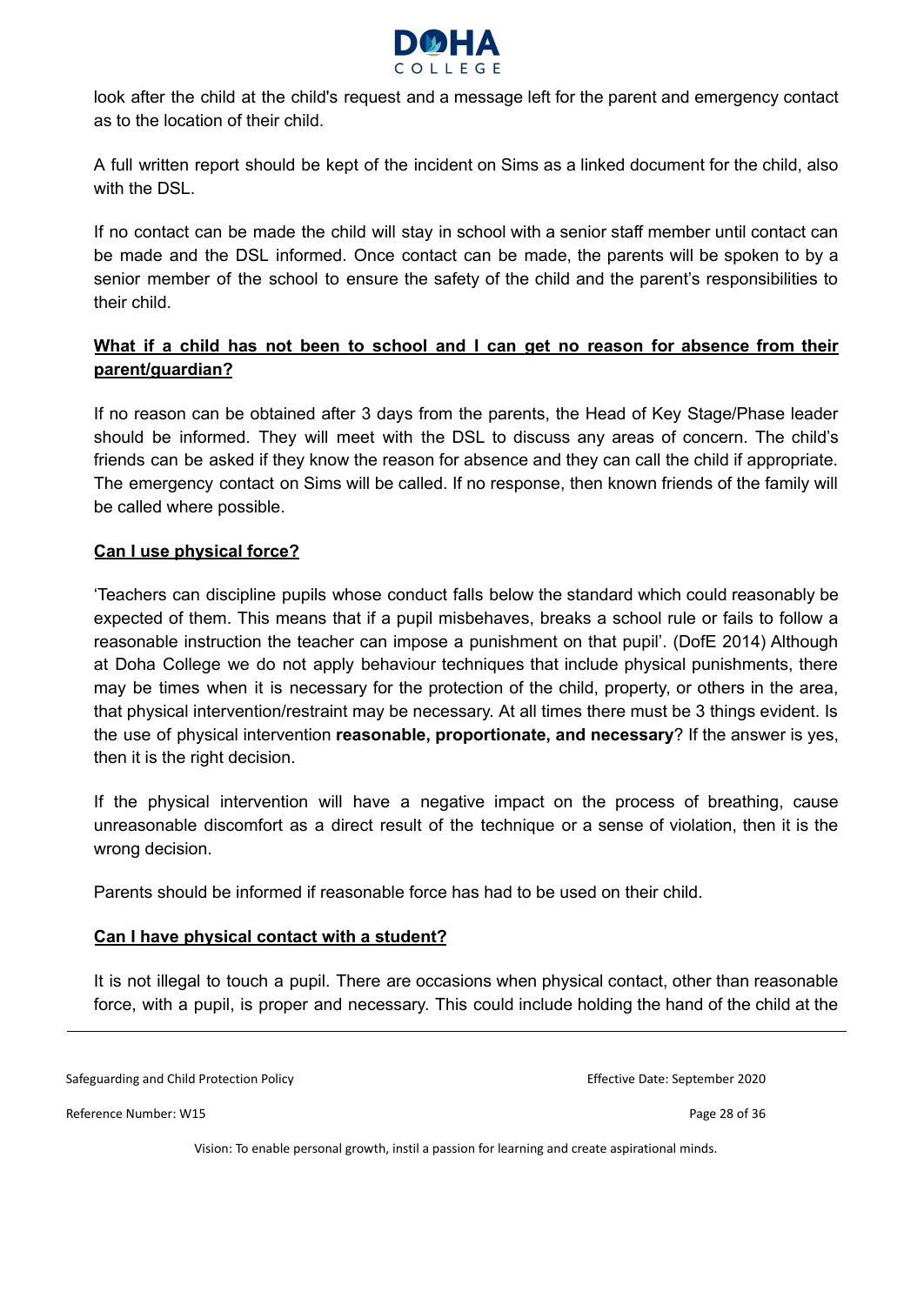

front/back of the line (as long as it is age appropriate) when going to assembly or walking together around the school; When comforting a distressed pupil; When a pupil is being congratulated or praised and to demonstrate a technique and to give first aid.

#### **Can I search pupils without consent?**

In addition to the general power to use reasonable force described above, Headteachers and Senior Leadership can use such force as is reasonable given the circumstances to conduct a search for the following prohibited items:

- knives and weapons
- alcohol
- illegal drugs
- stolen items
- tobacco and cigarette papers
- fireworks
- pornographic images
- any article that has been or is likely to be used to commit an offence, cause personal injury or damage to property. Force cannot be used to search for items not listed above or banned under the school rules unless there is good reason to do so.

#### **Can I take a child in my car?**

This should be avoided at all costs, but if it has to happen:

- Follow Trips and Visits Policy with a risk assessment
- Ensure that the parents are informed, and consent is given (preferably in writing)
- Take more than one person, with the children in the back seat.
- Remain professional (including conversations)
- Travel straight to the destination

#### **What is the school's expectation regarding the use of photos/vi deo/medical/phone/iPads?**

No photographs/video clips or other forms of media regarding students should be stored on personal media devices. School iPads and school accounts should be used for the storage of school photographs/ photographs of school children. If a photograph/video etc. has been taken on

Safeguarding and Child Protection Policy **Example 2020** Effective Date: September 2020

Reference Number: W15 Page 29 of 36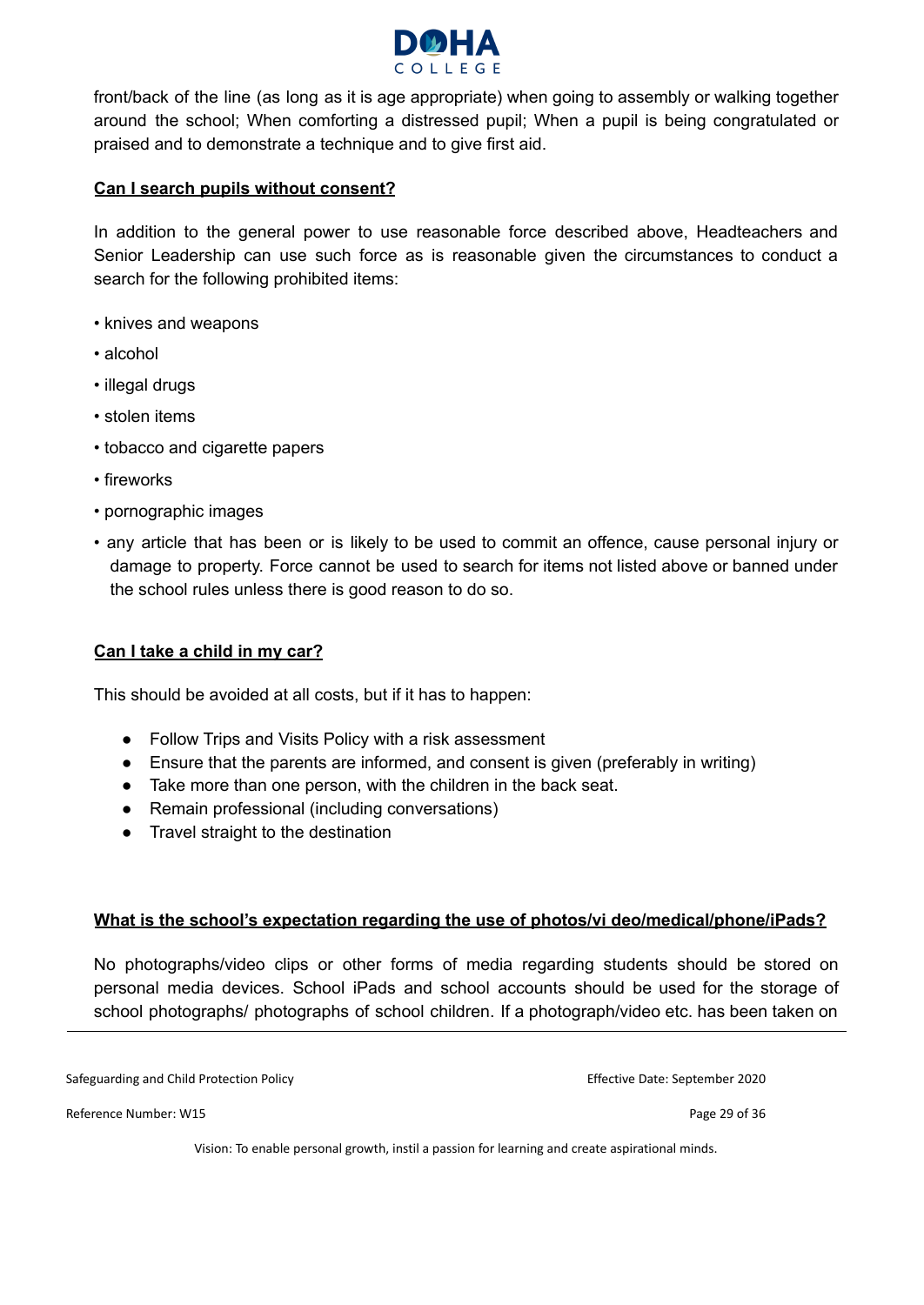

a personal device, e.g., on a field trip or unplanned activity when a school iPad cannot be used, it should be sent and stored on your Doha College account.

Teachers should not friend students or have students as friends on personal media accounts.

No staff should have the personal number of a student on their phone. No staff member should be receiving personal messages from students to their private number. Any contact with students should be from a school email, school phone or an approved number e.g., a group account monitored by the school.

Also, it is important to remember that staff should remain professional at all times when using social media. The reputation and confidentially of the school, staff or students should always be upheld. Even with privacy settings it is possible to find and leak inappropriate information. Staff should not breach any confidentiality by sharing images or information about the college, staff, or students. Whilst less obviously a safeguarding risk, connecting with parents on social media blurs professional boundaries and is to be discouraged. If there are any safeguarding concerns regarding this, it should be reported to the principal.

After any investigation has taken place, if images are found on staff or student's phones that are not appropriate, the person should remove them themselves, with a note signed and dated they have been removed. They should not be printed or shared. If it is deemed necessary to view an image, have a second person present and again note down the time, date, and reason for seeing the images signed by both people. Notes made should be stored with the DSL.

#### **What do I do with any notes I make?**

All concerns, discussions and decisions made and the reasons for those decisions should be recorded in writing. If in doubt about recording requirements, staff should discuss this with the designated safeguarding lead.

#### *What is good practice?*

#### **Always**

- Work in an open environment. Avoid private or out of sight locations and
- Encourage open communication.
- Speak clearly, without whispering, so that students do not need to come close to hear
- Avoid spending time alone with individual students away from others

Safeguarding and Child Protection Policy **Example 2020** Effective Date: September 2020

Reference Number: W15 **Page 30** of 36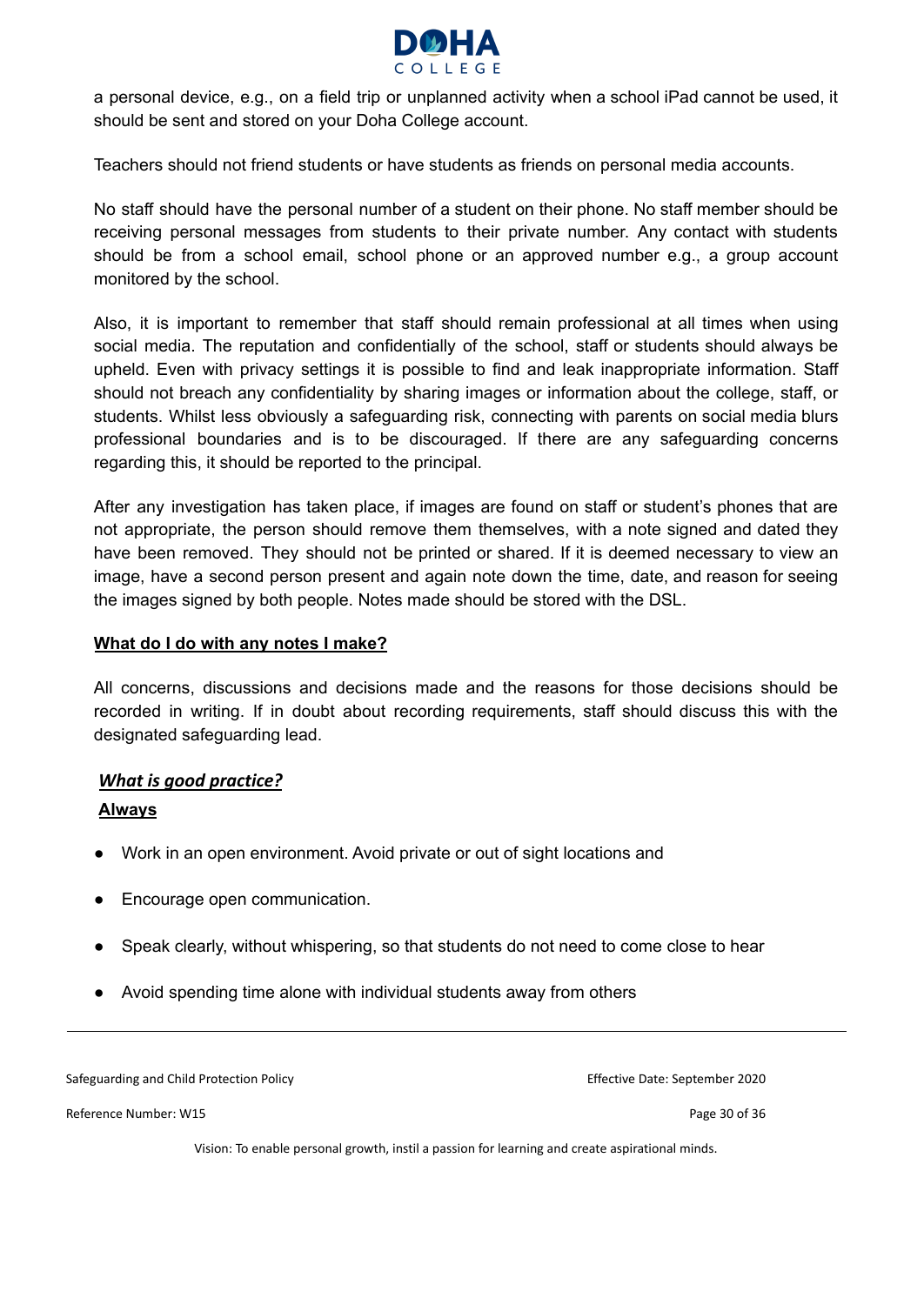

- Treat all students, regardless of race, disability, religion or belief, gender, Sexual orientation, equally and with respect and dignity.
- Ensure the student's welfare comes first and record it.
- Be aware of the impact of personal boundaries/space; maintain safe and appropriate distances; Know where and how to place your body.
- Avoid touching students, but where educationally necessary staff should

#### **Follow these guidelines:**

- Try to demonstrate without touching first
- Ask permission; say what you intend to do first and explain why
- If a pupil seems uncomfortable: stop
- Only touch hands, arms, or shoulder nearest you (don't reach across the body)
- Be aware of overall proximity; maintain physical space; do not stand behind
- Inappropriate areas for touch include chest, diaphragm, waist, thighs
- Move away as soon as the contact is no longer required
- Maintain professional boundaries, perhaps using a specific mobile number or email address for work purposes, rather than sharing personal details
- Present as an exemplary role model by not smoking or drinking alcohol, swearing, allowing suggestive conversations or jokes, or wearing less than
- Professional clothing when in the company of a student
- Seek to be enthusiastic and constructive when giving feedback rather than making negative or critical remarks
- Record any injury that occurs and seek attention from a qualified First Aider or parent.
- Record any incident of concern involving student's welfare

# **What should I avoid?**

#### *Never:*

 $\circ$  Allow allegations made by a child to go unchallenged, unrecorded, or not acted upon

Safeguarding and Child Protection Policy **Example 2020** Effective Date: September 2020

Reference Number: W15 Page 31 of 36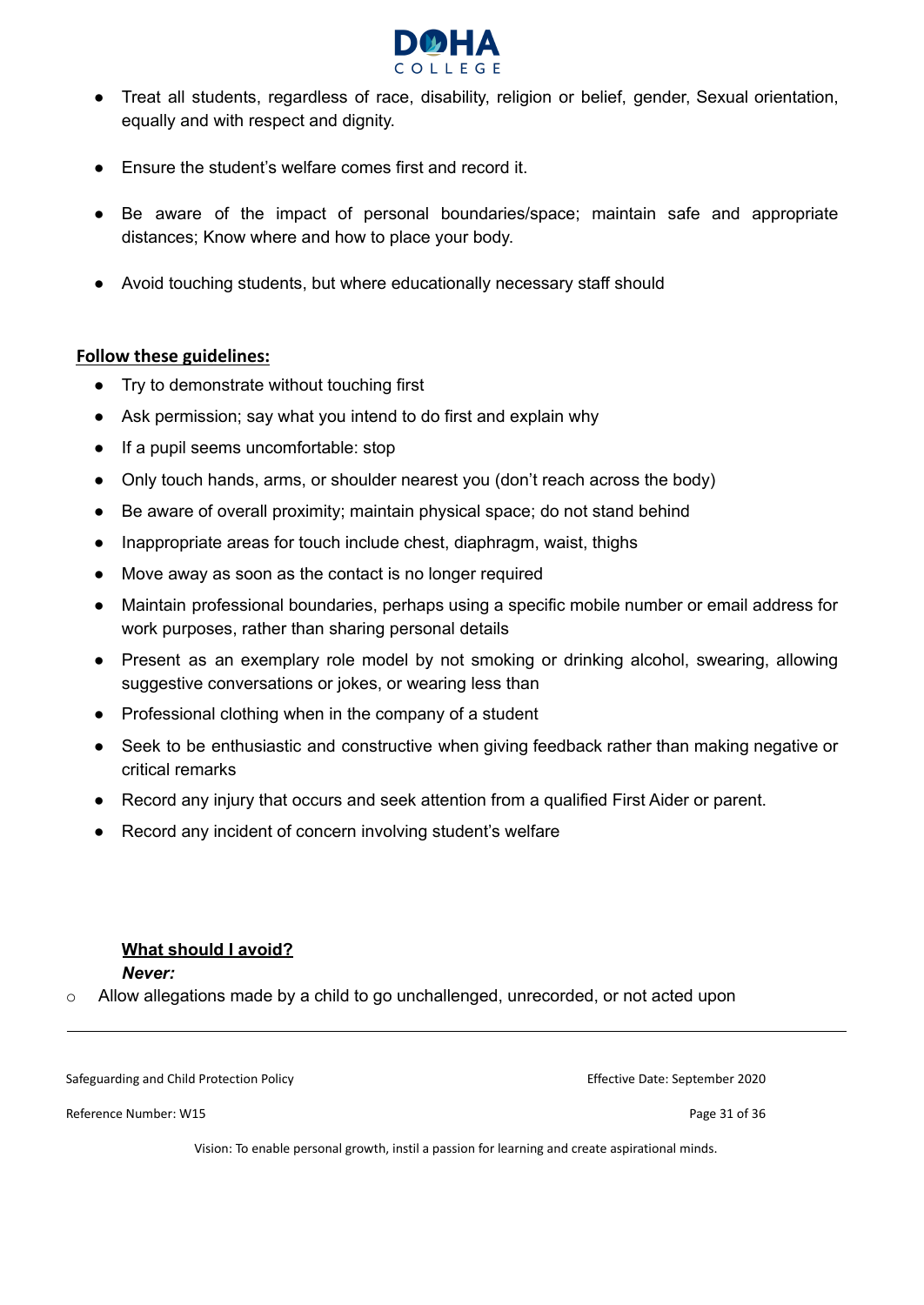

(this applies to any form of abuse or bullying)

- o Lock doors, cover windows or use 'Do Not Disturb' signs
- o Impose humiliating or power-based punishments on a student or reduce a child tears
- o Engage in rough, physical, or sexually provocative games, including horseplay
- o Allow or engage in any form of inappropriate touching
- o Share a bedroom with a child
- o Allow children to use inappropriate language unchallenged
- o Make sexually suggestive comments to a young person, even in fun
- $\circ$  Engage in any form of relationship, sexual or otherwise, with a young person you work with even if they are over the age of consent, but under 18 (older with vulnerable adults)
- $\circ$  Do things of a personal or intimate nature for children or disabled young people that they can do for themselves
- o Invite or allow children to stay with you at your home unsupervised
- o 'Friend' a child on their social media or yours; social media can blur boundaries.
- o Take photographs or video of children unless written/signed consent has been obtained from a parent/carer; this includes the use of phones
- o Seek physical contact. Try to gently discourage contact, rather than reject students.
- o Model appropriate contact, e.g., shaking hand or patting the shoulder. Never allow physical contact when you are alone.

(For more information visit Andrew Hall, 2016, Safeguarding Handbook for Schools, [www.safeguardinginschools.co.uk\)](http://www.safeguardinginschools.co.uk)

Safeguarding and Child Protection Policy **Example 2020** Effective Date: September 2020

Reference Number: W15 Page 32 of 36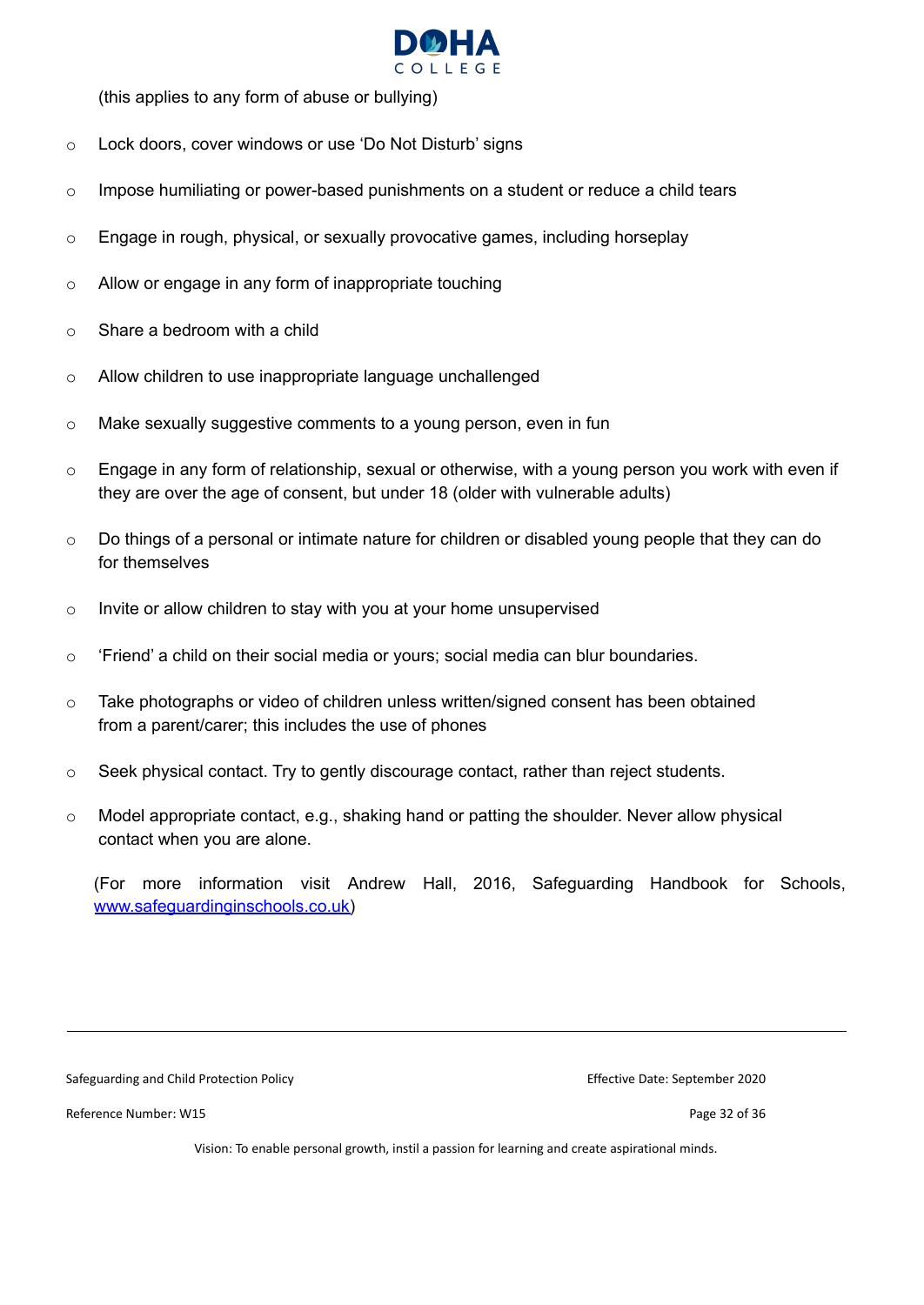

#### <span id="page-32-0"></span>APPENDIX THREE – STAFF TRAINING DATES

| <b>Member of staff</b>  | Training | Date completed | <b>Additional training</b>          |  |  |  |
|-------------------------|----------|----------------|-------------------------------------|--|--|--|
| James Conly             | Level 2  | September 2020 | Advanced training for DSL, May 2020 |  |  |  |
| Derek Watson            | Level 2  | September 2020 | Level 3, November 2019              |  |  |  |
| Nick Taylor             | Level 2  | September 2020 | Level 3, May 2019                   |  |  |  |
| <b>Charlotte Pond</b>   | Level 2  | September 2020 |                                     |  |  |  |
| Jennifer Stokes         | Level 2  | September 2020 | Level 3, November 2019              |  |  |  |
| Shainaz Dalvi           | Level 2  | September 2020 | Level 3, November 2019              |  |  |  |
| <b>Charlie Eastwood</b> | Level 2  | September 2020 |                                     |  |  |  |
| James Mwale             | Level 2  | September 2020 |                                     |  |  |  |
| Duncan McDermid         | Level 2  | September 2020 |                                     |  |  |  |

<span id="page-32-1"></span>APPENDIX FOUR – 'SOMETHING IS NOT QUITE RIGHT' FORM IF NO COMPUTER ACCESS

Safeguarding and Child Protection Policy **Example 2020** Effective Date: September 2020

Reference Number: W15 Page 33 of 36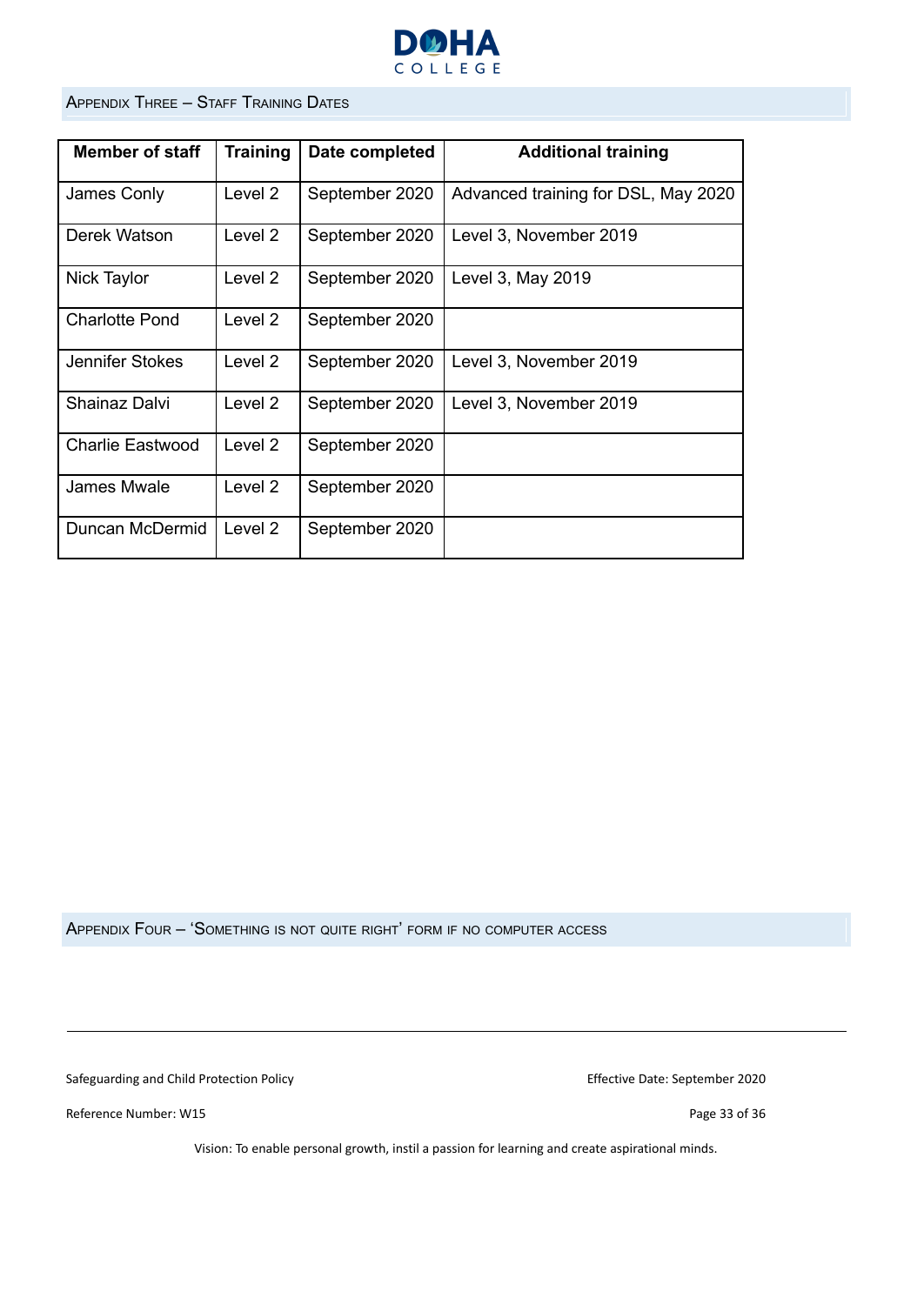

#### **PLEASE USE THIS FORM WHEN YOU HAVE CONCERNS ABOUT A CHILD / YOUNG PERSON. WHEN COMPLETED, HAND TO THE DESIGNATED SAFEGUARDING LEAD**

| Child's name |  |
|--------------|--|
|              |  |
|              |  |

*Concerns:*

*Your name (please print) …………………………………………………………...*

*Sign…………………………………………………………………… Date ………………………*

<span id="page-33-0"></span>APPENDIX FIVE – DEALING WITH <sup>A</sup> DISCLOSURE -PROCESS FLOW

Safeguarding and Child Protection Policy **Example 2020** Effective Date: September 2020

Reference Number: W15 Page 34 of 36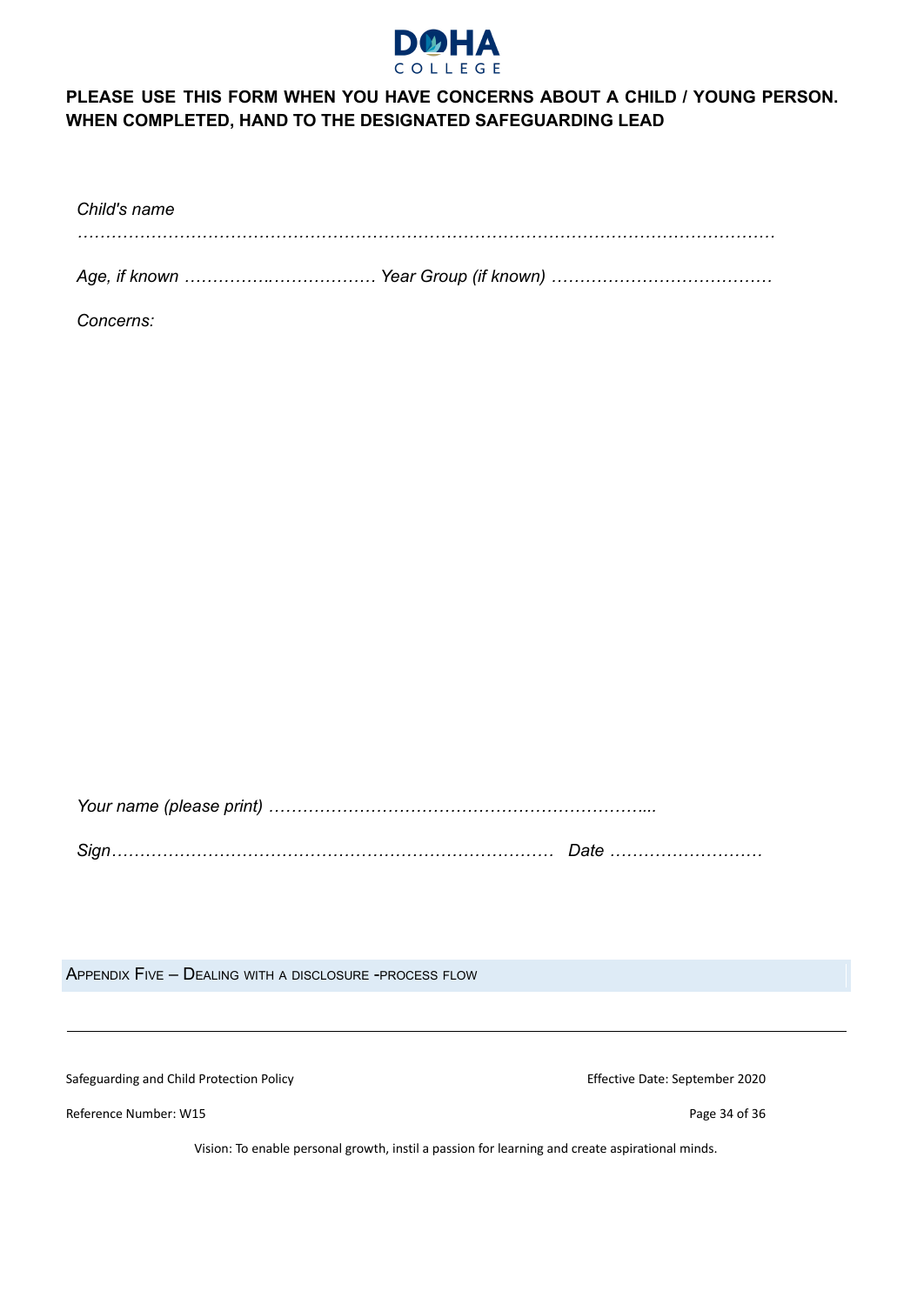



Safeguarding and Child Protection Policy **Effective Date: September 2020** 

Reference Number: W15 Page 35 of 36